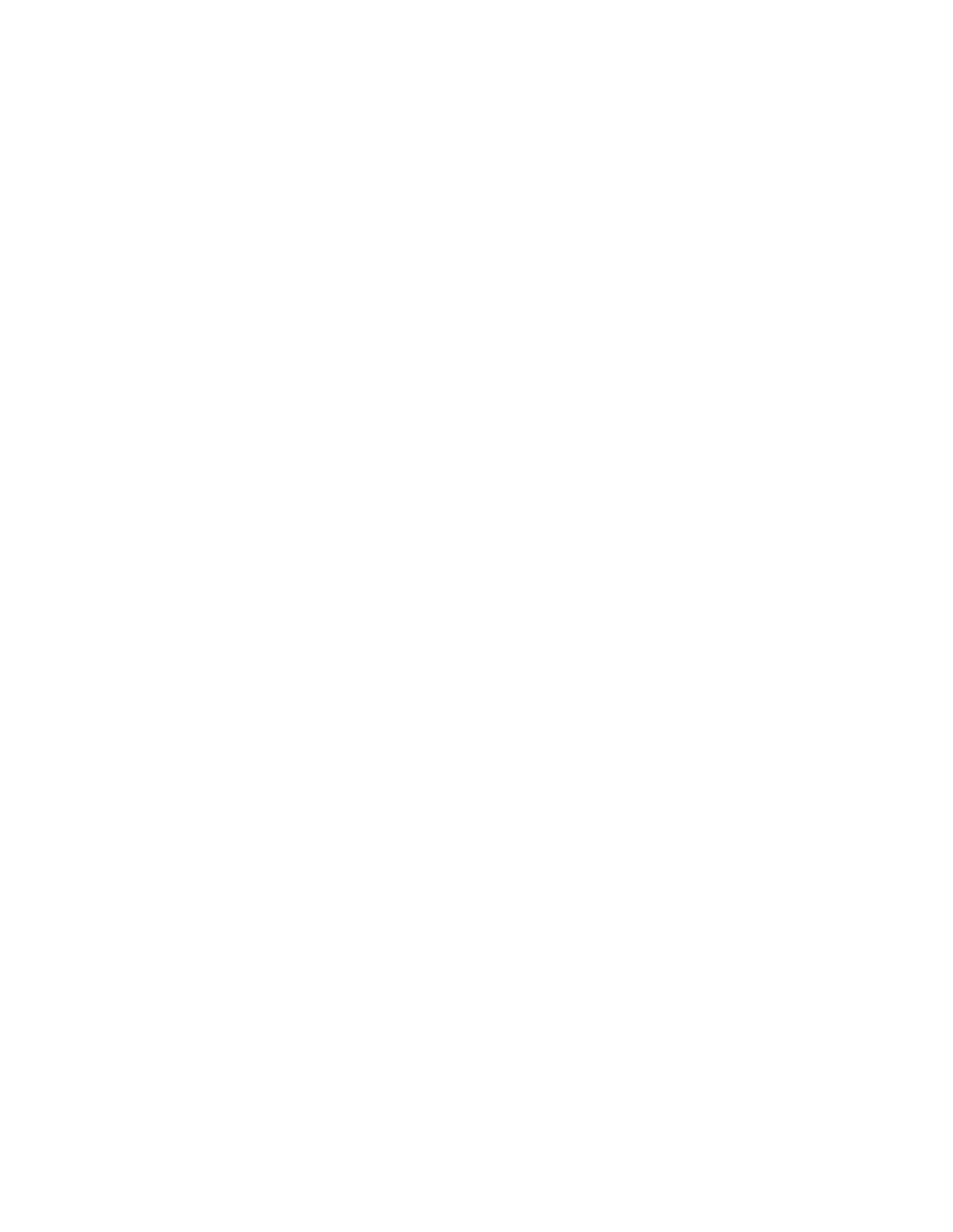# **WELCOME TO YOUR BENEFIT PLAN**

# **ABOUT THIS BOOKLET**

This booklet contains important information you will need about your group benefits with **Algoma University**, your plan sponsor, available through the group contract with Green Shield Canada (GSC). It includes:

- a Table of Contents, to allow easy and quick access to the information you are looking for
- a Schedule of Benefits, listing all the deductibles, co-pays and maximums that may impact the amount paid to you
- a Definitions section, to explain common terms used throughout the booklet
- detailed benefit descriptions for each benefit in your group benefit plan
- information you need to submit a claim

You are encouraged to read this booklet carefully; please keep it in a safe place so that you may refer to it when submitting claims.

You will receive Identification Card(s) showing your GSC Identification Number to be used on all claims and correspondence. Your number will appear on the front of the card and end in -00, while each of your dependents with their numbers will be shown on the back.

# **PLAN MEMBER ONLINE SERVICES**

In addition to this booklet and our Customer Service Centre, we also provide you with access to our secure website. Self-service through the GSC website makes things quick, convenient and easy. Register today to:

- View your Benefit Plan Booklet
- Access your personal claims information, including a breakdown of how your claims were processed
- Simulate a claim to instantly find out what portion of a claim will be covered
- Submit certain claims online
- Search for a drug to get information specific to your own coverage (or coverage for your family)
- Search for eligible dental, paramedical, and vision care providers in a particular location (within Canada)
- Search for vision and hearing care providers who offer discounts to GSC plan members through our Preferred Provider Network
- Arrange for claim payments to be deposited directly into your bank account
- Print personalized claim forms and replacement Identification Cards
- Print personal Explanation of Benefits statements for when you need to co-ordinate benefits

# **Register online at [greenshield.ca](http://www.greenshield.ca/) and see what our website can do for you!**

# **OUR COMMITMENT TO PRIVACY**

The GSC Privacy Code balances the privacy rights of our group and benefit plan members and their dependents, and our employees, with the legitimate information requirements to provide customer service.

To read our privacy policies and procedures, please visit us at [greenshield.ca.](http://www.greenshield.ca/)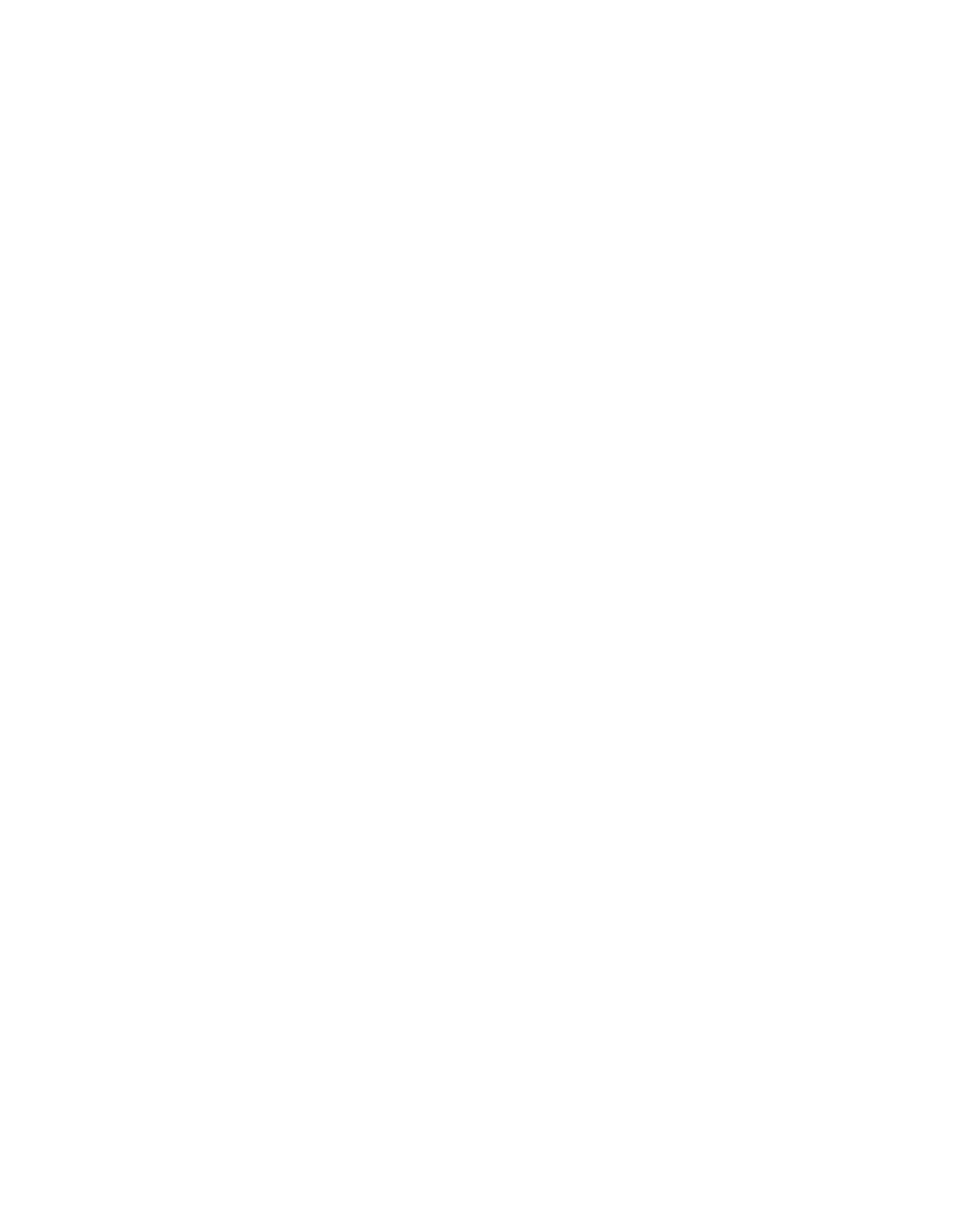# TABLE OF CONTENTS

| .26 |
|-----|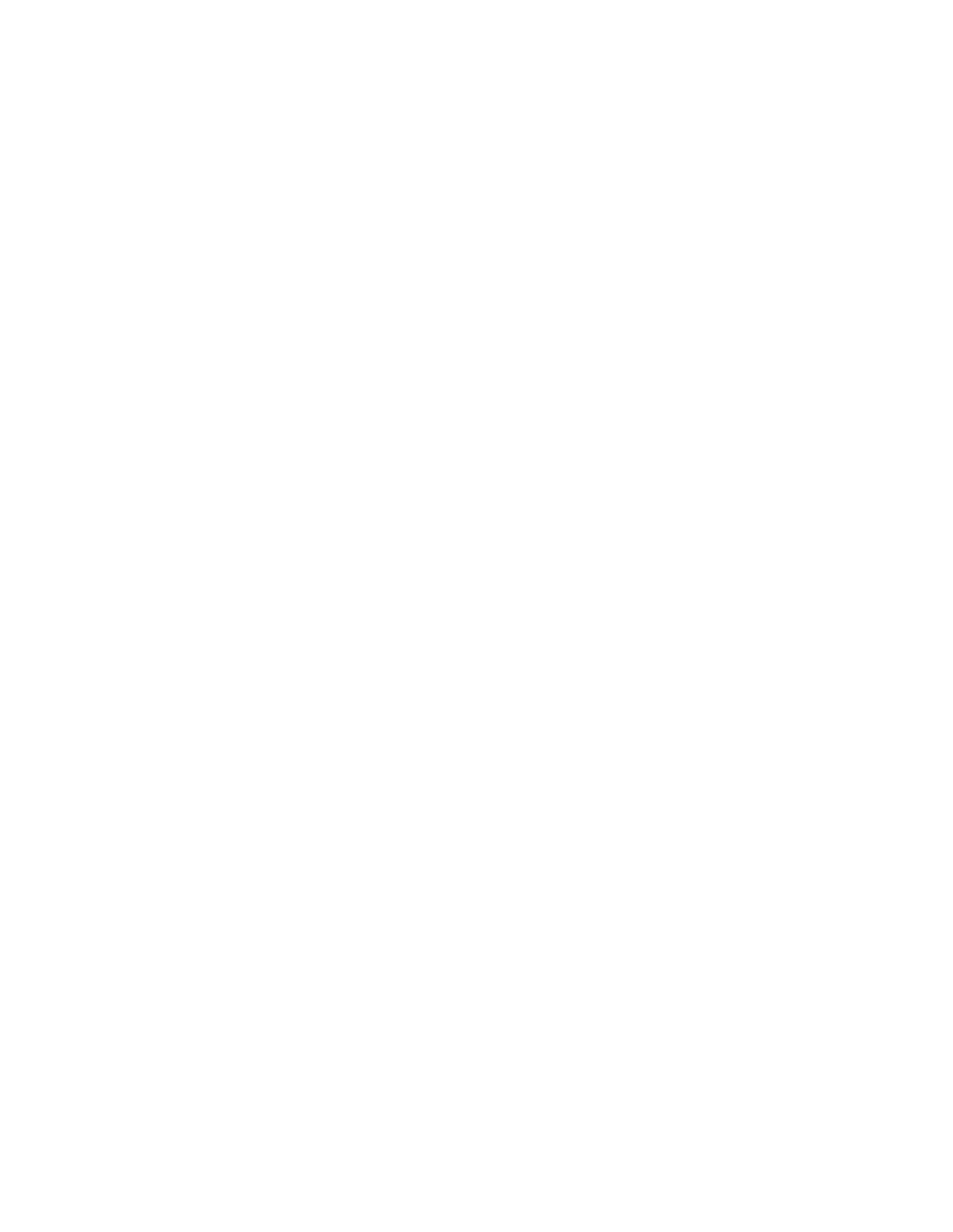# <span id="page-6-0"></span>**SCHEDULE OF BENEFITS**

# **HEALTH BENEFIT PLAN**

This schedule describes the deductibles, co-pays and maximums that may be applicable if you are included in the Billing Division shown on the cover of this booklet.

Complete benefit details are provided in the Description of Benefits section of this booklet. Be sure to read these pages carefully. They show the conditions, limitations and exclusions that may apply to the benefits. All dollar maximums are expressed in Canadian dollars. You are covered for only those specific benefits for which you have applied.

This group benefit plan is intended to supplement your provincial health insurance plan. The benefits shown below will be eligible, if they are reasonable and customary, and are medically necessary for the treatment of an illness or injury.

| Deductible:                                                                                                                  | Overall Maximum: | Unlimited |
|------------------------------------------------------------------------------------------------------------------------------|------------------|-----------|
| <b>Chiropractor</b> (Ontario residents only): \$250 per person<br>per calendar year<br><b>All Other Health Benefits: Nil</b> |                  |           |

**Your Co-pay:** 0%

| <b>Your Plan Covers:</b>                                                                                                     | <b>Maximum Plan Pays:</b>                           |
|------------------------------------------------------------------------------------------------------------------------------|-----------------------------------------------------|
| <b>Prescription Drugs-</b><br>Pay Direct Drug Card                                                                           | Unlimited                                           |
| <b>Hospital Accommodation</b>                                                                                                |                                                     |
| Public<br>general hospital or convalescent<br>or<br>rehabilitation hospital - semi-private room<br><b>or</b><br>private room | Reasonable and customary charges                    |
| Public chronic hospital - semi-private room<br>$\bullet$                                                                     | \$3 per day up to 120 days per calendar year        |
| <b>Hearing Care</b>                                                                                                          | \$400 per 5 years based on date of first paid claim |
| <b>Medical Items and Services</b>                                                                                            |                                                     |
| Blood glucose monitor and solution                                                                                           | \$400 combined per lifetime                         |
| Footwear                                                                                                                     |                                                     |
| custom made boots or shoes                                                                                                   | \$100 per calendar year                             |
| custom made foot orthotics<br>٠                                                                                              | \$500 per calendar year                             |
| orthopaedic shoes                                                                                                            | \$100 per calendar year                             |
| Incontinence/Ostomy<br>٠                                                                                                     |                                                     |
| urinary stimulator/supplies<br>٠                                                                                             | \$3,000 per lifetime                                |
| T.E.N.S. machine                                                                                                             | \$3,000 per lifetime                                |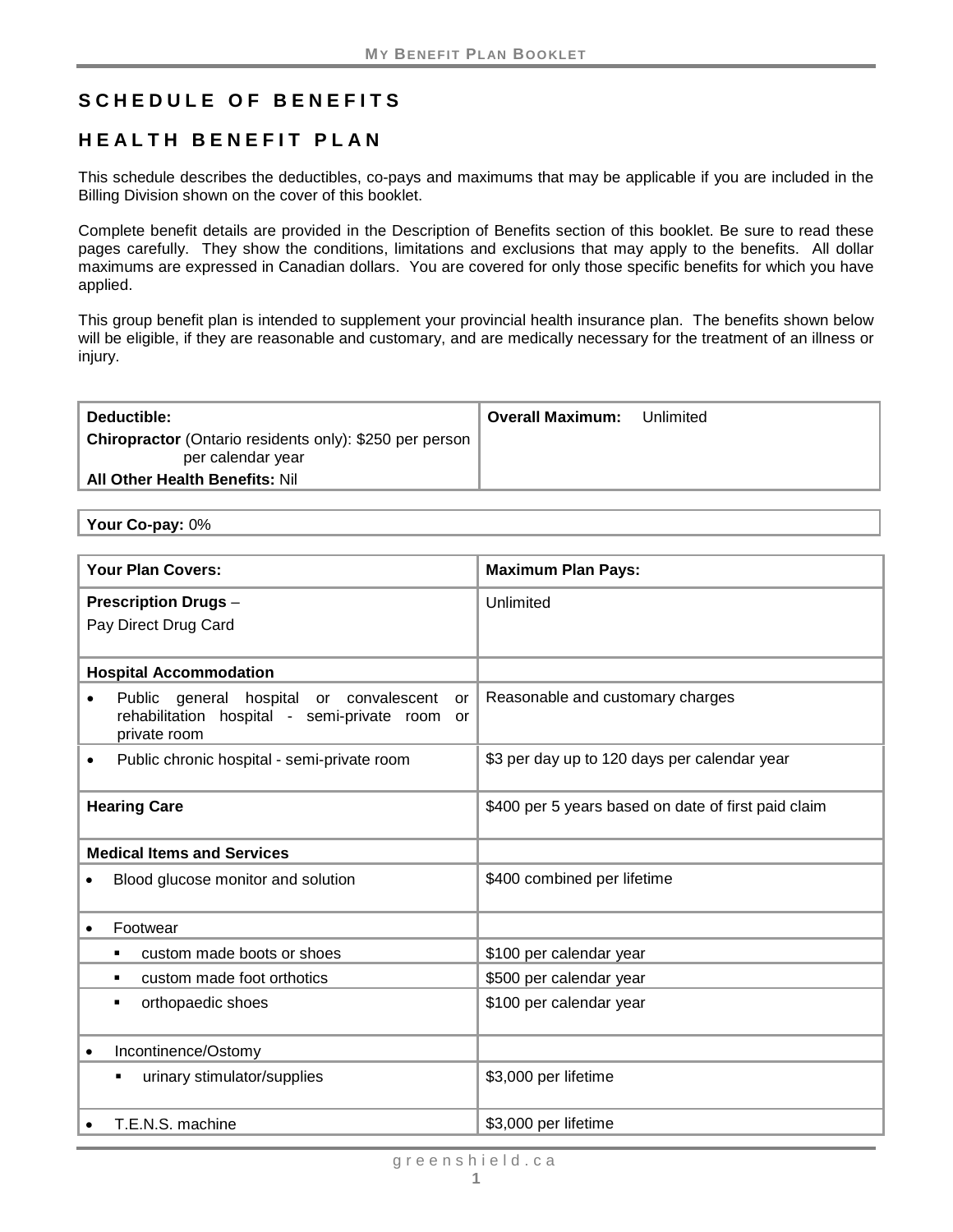|           | <b>Your Plan Covers:</b>                                                                            | <b>Maximum Plan Pays:</b>                                                                                     |
|-----------|-----------------------------------------------------------------------------------------------------|---------------------------------------------------------------------------------------------------------------|
|           |                                                                                                     |                                                                                                               |
|           | Prosthetics                                                                                         |                                                                                                               |
|           | Bra (mastectomy) and breast any kind                                                                | \$200 combined per calendar year                                                                              |
|           | Optometric eye exams                                                                                | Once per calendar year                                                                                        |
|           | <b>Compression stockings</b>                                                                        | \$200 per calendar year                                                                                       |
|           | Dialysis equipment                                                                                  | Once per lifetime                                                                                             |
|           | Other items and services - See the Description of<br>Benefits section for details                   | Reasonable and customary charges                                                                              |
|           | <b>Emergency Transportation</b>                                                                     | Reasonable and customary charges                                                                              |
|           | <b>Private Duty Nursing in the Home</b>                                                             | \$10,000 every 3 calendar years                                                                               |
|           | <b>Professional Services</b>                                                                        | \$750 per calendar year per practitioner, including 1 X-                                                      |
|           | Chiropractor                                                                                        | ray per calendar year, for Chiropractor, Podiatrist and                                                       |
| $\bullet$ | <b>Chiropodist or Podiatrist</b>                                                                    | Osteopath                                                                                                     |
|           | Registered Massage Therapist<br>(Physician (M.D.) or nurse practitioner<br>recommendation required) |                                                                                                               |
|           | Naturopath                                                                                          |                                                                                                               |
| $\bullet$ | Osteopath                                                                                           |                                                                                                               |
|           | Psychologist                                                                                        |                                                                                                               |
|           | Speech Therapist                                                                                    |                                                                                                               |
|           | <b>Occupational Therapist</b>                                                                       |                                                                                                               |
|           | Physiotherapist                                                                                     | Reasonable and customary charges                                                                              |
|           | <b>Vision</b>                                                                                       |                                                                                                               |
|           | prescription eye glasses                                                                            | \$400 per 24 consecutive months based on date of first<br>paid claim (every 12 months for dependent children) |
|           | prescription contact lenses                                                                         | \$400 per 24 consecutive months based on date of first<br>paid claim                                          |
|           | medically necessary contact lenses                                                                  | \$400 per 24 consecutive months based on date of first<br>paid claim                                          |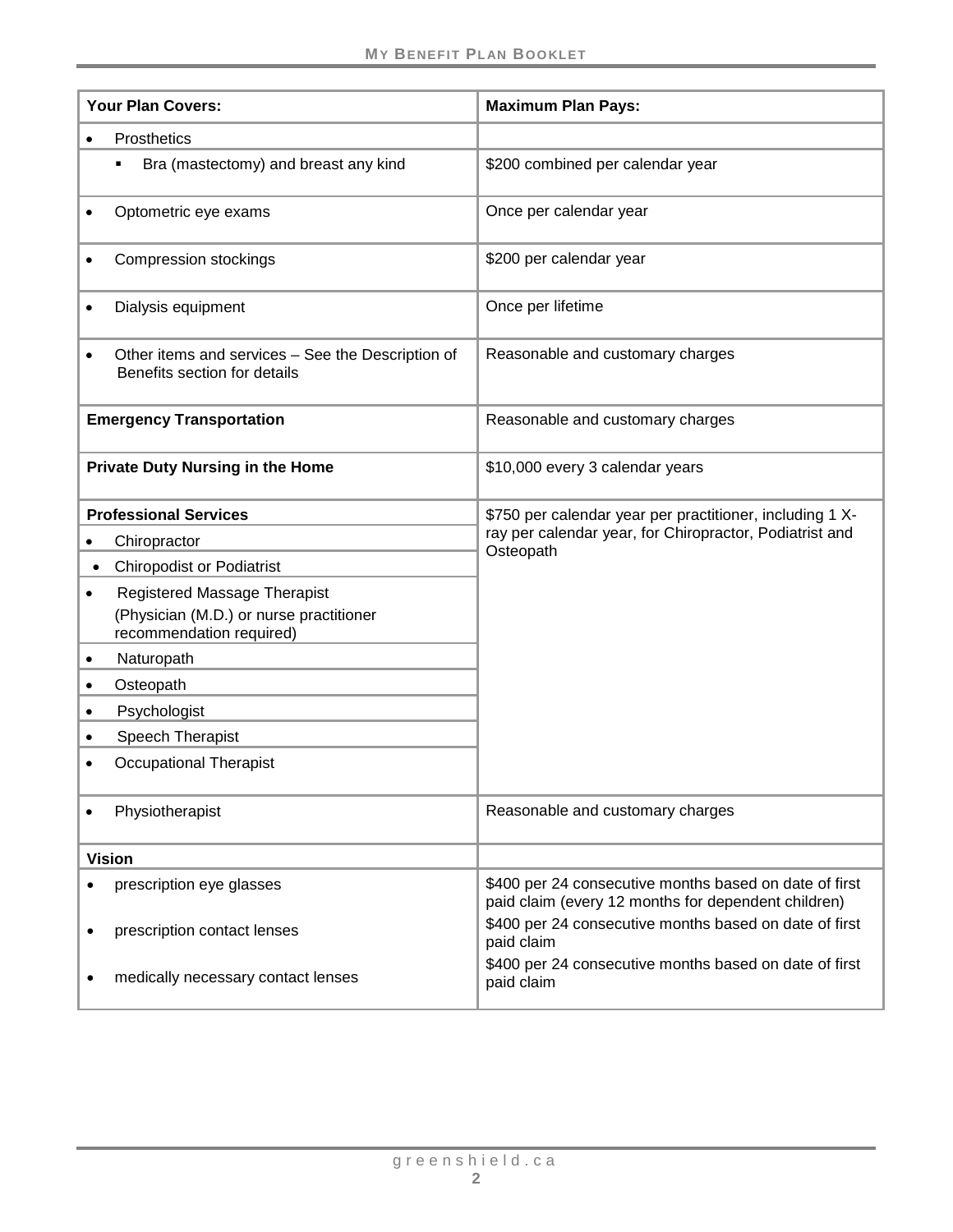# **TRAVEL BENEFIT PLA N**

This schedule describes the deductibles, co-pays and maximums that may be applicable if you are included in the Billing Division shown on the cover of this booklet.

Complete benefit details are provided in the Description of Benefits section of this booklet. Be sure to read these pages carefully. They show the conditions, limitations and exclusions that may apply to the benefits. All dollar maximums are expressed in Canadian dollars. You are covered for only those specific benefits for which you have applied.

This group benefit plan is intended to **supplement** provincial health insurance plans if you experience a medical emergency while travelling outside your province of residence or Canada. If your provincial health plan includes out-of-Canada benefits, hospital and medical services are eligible only if your provincial health insurance plan provides payment toward the cost of incurred services. The benefits shown below will be eligible, if they are medically necessary for the emergency treatment of a sudden illness or injury and reimbursement will be limited to reasonable and customary charges for the area in which they are incurred.

**The patient must contact GSC Travel Assistance within 48 hours of commencement of treatment**. Failure to notify us within 48 hours may result in benefits being limited to only those expenses incurred within the first 48 hours of any and each treatment/incident or the plan maximum, whichever is the lesser of the two.

| Deductible: Does not apply | Overall Maximum: Does not apply |
|----------------------------|---------------------------------|
|----------------------------|---------------------------------|

**Co-pay:** Does not apply

| <b>Your Plan Covers:</b>        | <b>Maximum Plan Pays:</b>                     |
|---------------------------------|-----------------------------------------------|
| Maximum Number of Days per Trip | 180 days                                      |
| <b>Emergency Services</b>       | \$5,000,000 per covered person per incident   |
| Referral Services               | \$50,000 per covered person per calendar year |

For a full description of the Travel Benefit, refer to the Benefit Description section.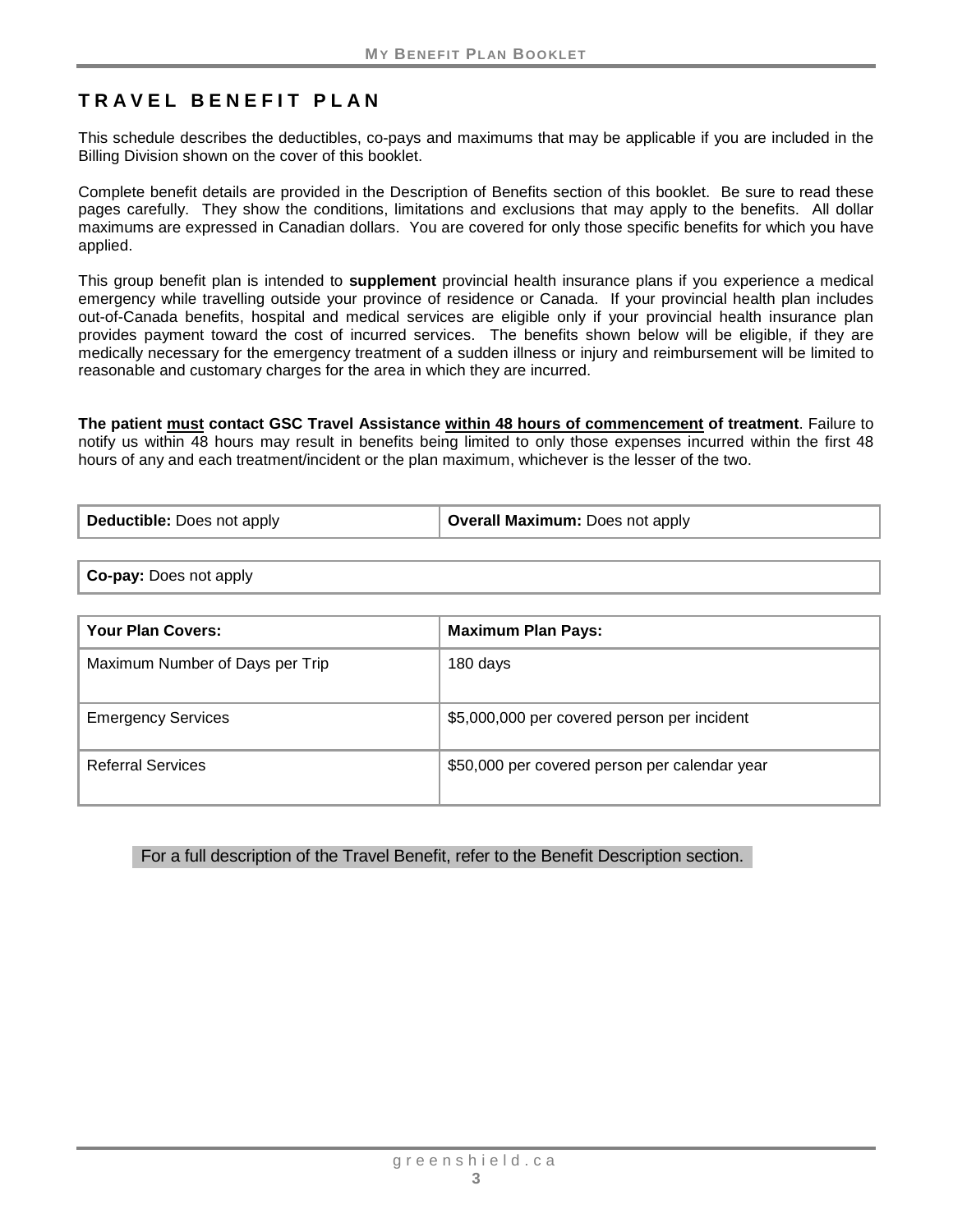# **DENTAL BENEFIT PLAN**

This schedule describes the deductibles, co-pays and maximums that may be applicable if you are included in the Billing Division shown on the cover of this booklet.

Complete benefit details are provided in the Description of Benefits section of this booklet. Be sure to read these pages carefully. They show the conditions, limitations and exclusions that may apply to the benefits. All dollar maximums are expressed in Canadian dollars. You are covered for only those specific benefits for which you have applied.

| Deductible: | <b>Nil</b>                                                                                                                                                                           |  |  |
|-------------|--------------------------------------------------------------------------------------------------------------------------------------------------------------------------------------|--|--|
|             |                                                                                                                                                                                      |  |  |
| Fee Guide:  | The current Ontario Dental Association Fee Guide for General Practitioners                                                                                                           |  |  |
|             | For independent Dental Hygienists, the lesser of, the current Ontario Dental Hygienists'<br>Association Fee Guide and Ontario Dental Association Fee Guide for General Practitioners |  |  |

| <b>Your Plan Covers:</b>                                         | Your Co-Pay: | <b>Maximum Plan Pays:</b>                    |
|------------------------------------------------------------------|--------------|----------------------------------------------|
| <b>Basic Services and</b><br><b>Comprehensive Basic Services</b> | $0\%$        | Unlimited per covered person                 |
| <b>Major Services</b>                                            | 50%          | \$1,500 per covered person per calendar year |
| <b>Orthodontic Services</b>                                      | 50%          | \$1,500 per lifetime per covered person      |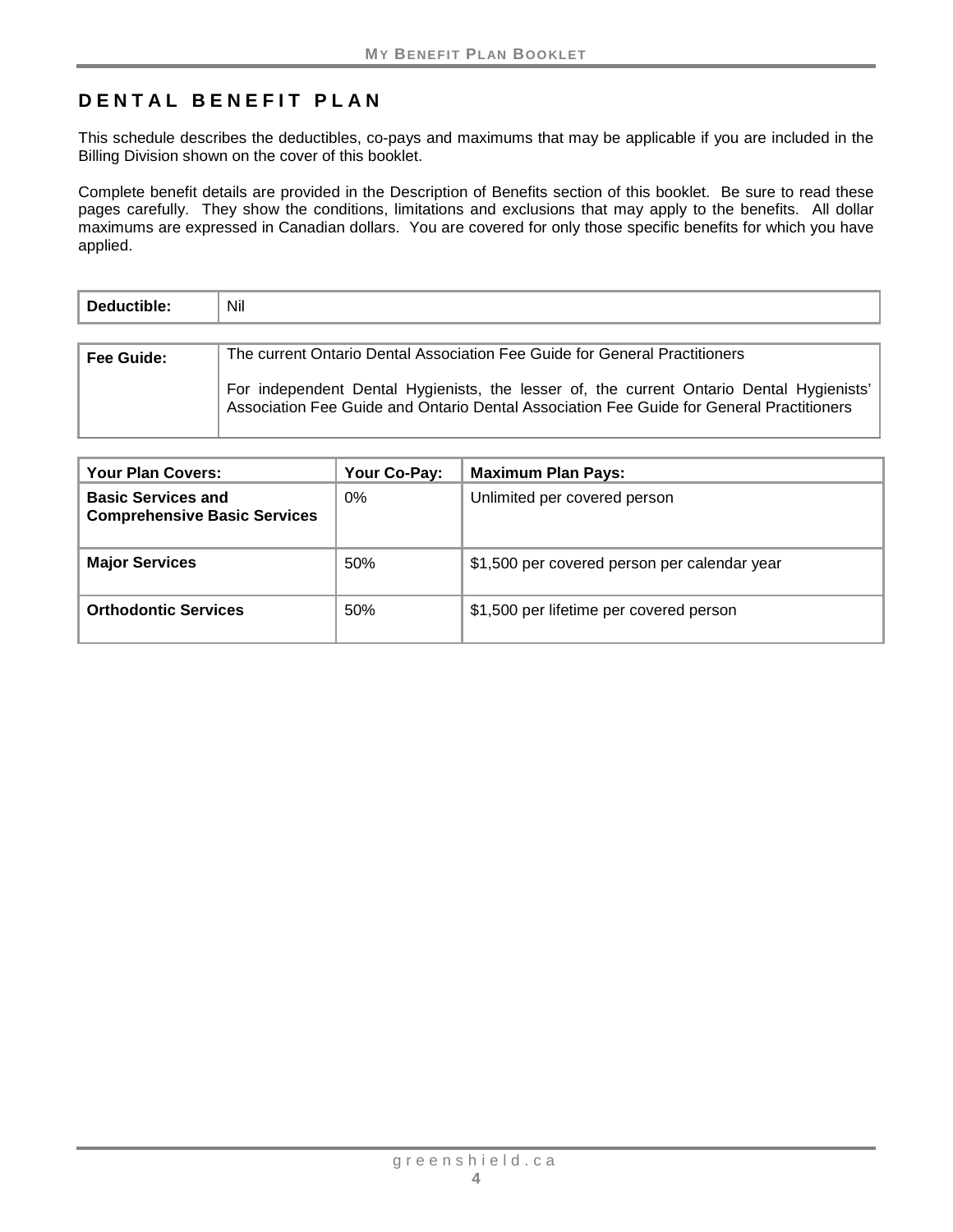# <span id="page-10-0"></span>**DEFINITIONS**

Unless specifically stated otherwise, the following definitions will apply throughout this booklet.

**Allowed amount** means**,** as determined by GSC:

- a) Drugs the GSC National Pricing Policy and/or the reasonable and customary charge;
- b) Extended Health Services the reasonable and customary charge for the service or supply but not more than the prevailing charge in the area in which the charge is made for a like service or supply;
- c) Dental the fee guide as specified in the Schedule of Benefits.

**Biologic drug** means a drug that is produced using living cells or microorganisms (e.g., bacteria) and are often manufactured using a specific process known as DNA technology.

**Biosimilar drug** means a biologic drug demonstrated to be similar to a reference biologic drug already authorized for sale by Health Canada.

**Calendar year** means the 12 consecutive months January 1<sup>st</sup> to December 31<sup>st</sup> of each year.

**Co-pay** is the amount that must be paid by you or your dependent before reimbursement of an expense will be made.

**Covered person** means the plan member who has been enrolled in the plan or his or her enrolled dependents.

**Custom made boots or shoes** means footwear used by an individual whose condition cannot be accommodated by existing footwear products. The fabrication of the footwear involves making a unique cast of the covered person's feet and the use of 100% raw materials. (This footwear is used to accommodate the bony and structural abnormalities of the feet and lower legs resulting from trauma, disease or congenital deformities.)

**Custom made foot orthotics** means a device made from a 3-dimensional model of an individual's foot and made from raw materials. (This device is used to relieve foot pain related to biomechanical misalignment to the feet and lower limbs.)

**Deductible** is the amount that must be paid by or on behalf of you and your dependent in any calendar year before reimbursement of an eligible expense will be made.

#### **Dependent** means

- a) your spouse, if you are legally married or if not legally married, you have lived in a common-law relationship for more than 6 continuous months. Only one spouse will be considered at any time as being covered under the group contract;
- b) your unmarried child under age 22;
- c) your unmarried child under age 25, if enrolled and in full-time attendance at an accredited college, university or educational institute;
- d) your unmarried child (regardless of age) who became totally disabled while eligible under b) or c) above, and has been continuously so disabled since that time and is considered a dependent as defined under the Income Tax Act, also qualify as a dependent.

Your child (your or your spouse's natural, legally adopted or stepchildren) must reside with you in a parent-child relationship or be dependent upon you (or both) and not regularly employed.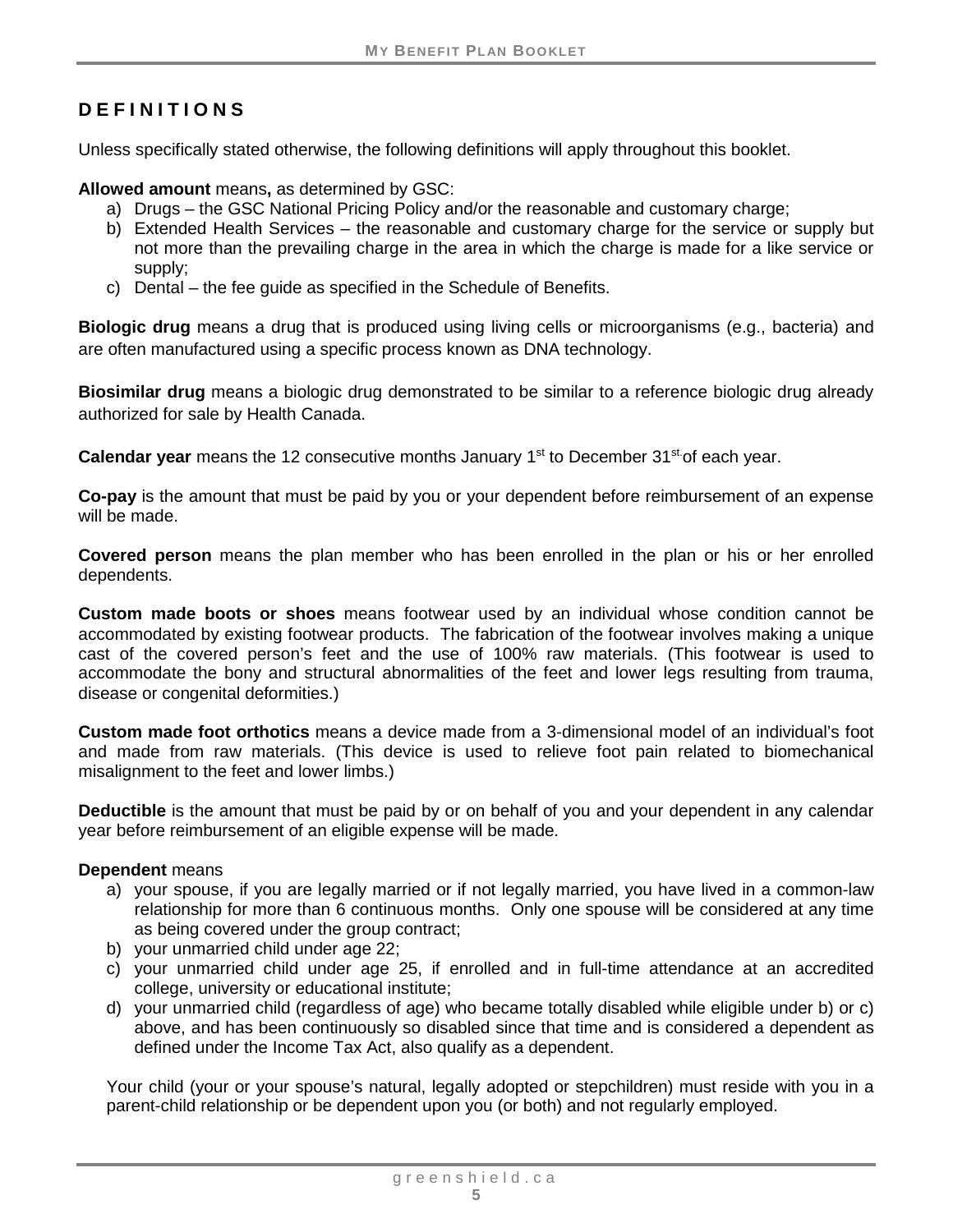Children who are in full-time attendance at an accredited school do not have to reside with you or attend school in your province. If the school is in another province, you must apply to your provincial health insurance plan for an extension of coverage to ensure your child continues to be covered under a provincial health insurance plan.

**Fee guide** means the list of dental procedure codes developed by and maintained by the Canadian Dental Association, adopted by the provincial or territorial dental association of the province or territory in which the service is provided (or your province of residence if any dental service is provided outside Canada) and in effect at the time the service is provided.

**First paid claim** means the actual date of service of the initial or a prior claim paid by GSC.

**Injury** means an unexpected or unforeseen event that occurs as a direct result of a violent, sudden and unexpected action from an outside source.

**Off-label use** means using a drug for a purpose or to treat a condition other than what Health Canada has approved that drug to be used.

**Orthopedic shoes** means off-the-shelf, ready-made footwear prescribed for covered persons diagnosed with a specific medical condition that affects their feet and who require specialized footwear to treat their condition and assist with mobility. The footwear may be modified or adjusted to fit the covered person's feet.

**Plan member** means you, when you are enrolled for coverage.

**Private room for hospital accommodation** means a room having only one treatment bed.

**Reasonable and customary** means in the opinion of GSC, the usual charge of the provider for the service or supply, in the absence of insurance, but not more than the prevailing charge in the area for a like service or supply.

**Reference biologic drug** means a biologic drug that is first authorized for sale by Health Canada.

**Rendered amount** means the amount charged by a provider for a service and submitted for payment of a claim.

**Semi-private room for hospital accommodation** means a room having only two treatment beds.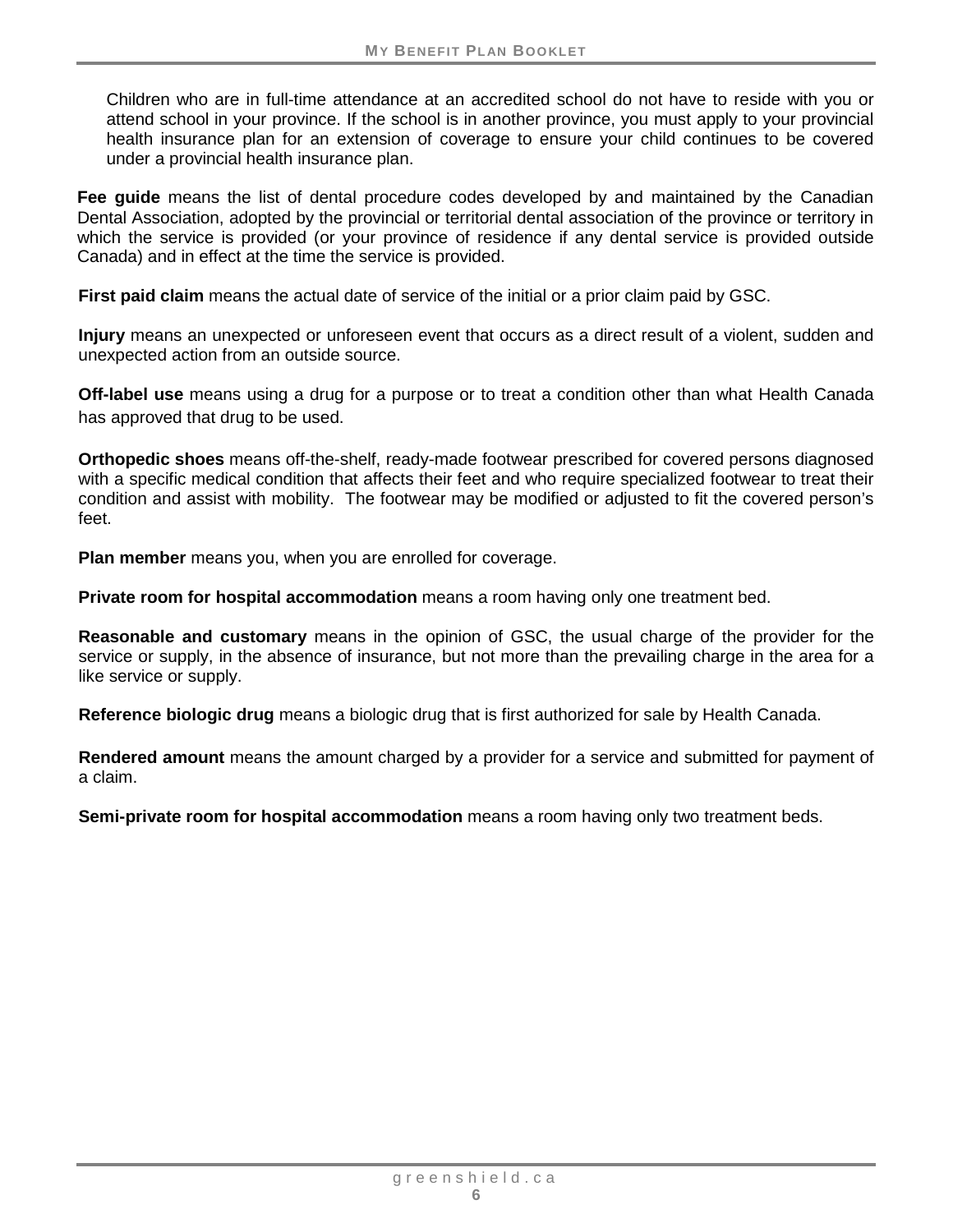# <span id="page-12-0"></span>**ELIGIBILITY**

### <span id="page-12-1"></span>**For You**

To be eligible for coverage, you must be a plan member who is:

- a) a resident of Canada;
- b) covered under your provincial health insurance plan;
- c) actively at work and working a minimum of 20 hours per week on a regular basis.

#### <span id="page-12-2"></span>**For Your Dependents**

To be eligible for coverage you must be:

- a) covered under this plan; and
- b) each dependent must be covered under a provincial health insurance plan.

#### <span id="page-12-3"></span>**Coverage Effective Date**

Your coverage begins on the date you become eligible for coverage, have satisfied the eligibility requirements and you are enrolled under the plan.

You will be eligible for coverage on the first day of active employment.

Your dependent coverage will begin on the same date as your coverage.

If you have waived eligibility due to having coverage through your spouse's benefit plan, you must request coverage from your plan sponsor within 31 days after termination of the coverage under your spouse's plan.

Your plan sponsor is solely responsible for submitting all required forms to GSC as of the Effective Date of this plan or as of the first date that you become eligible.

# <span id="page-12-4"></span>**Termination**

Your coverage will end on the earliest of the following dates:

- a) the date your employment ends;
- b) the date you are no longer actively working;
- c) the end of the period for which rates have been paid to GSC for your coverage; or
- d) the date the group contract terminates.

Dependent coverage will end on the earliest of the following dates:

- a) the date your coverage terminates;
- b) the date your dependent is no longer an eligible dependent;
- c) the date on which your dependent child attains the specified age limit;
- d) the end of the period for which rates have been paid for dependent coverage;
- e) the date the group contract terminates.

# <span id="page-12-5"></span>**Dependent Children Continuation of Coverage**

Any child whose coverage would end because they have reached the specified age limit may qualify for continued coverage, subject to the following conditions:

- a) your child became dependent upon you by reason of a mental or physical disability prior to reaching this age; and
- b) your child has been continuously so disabled since that time.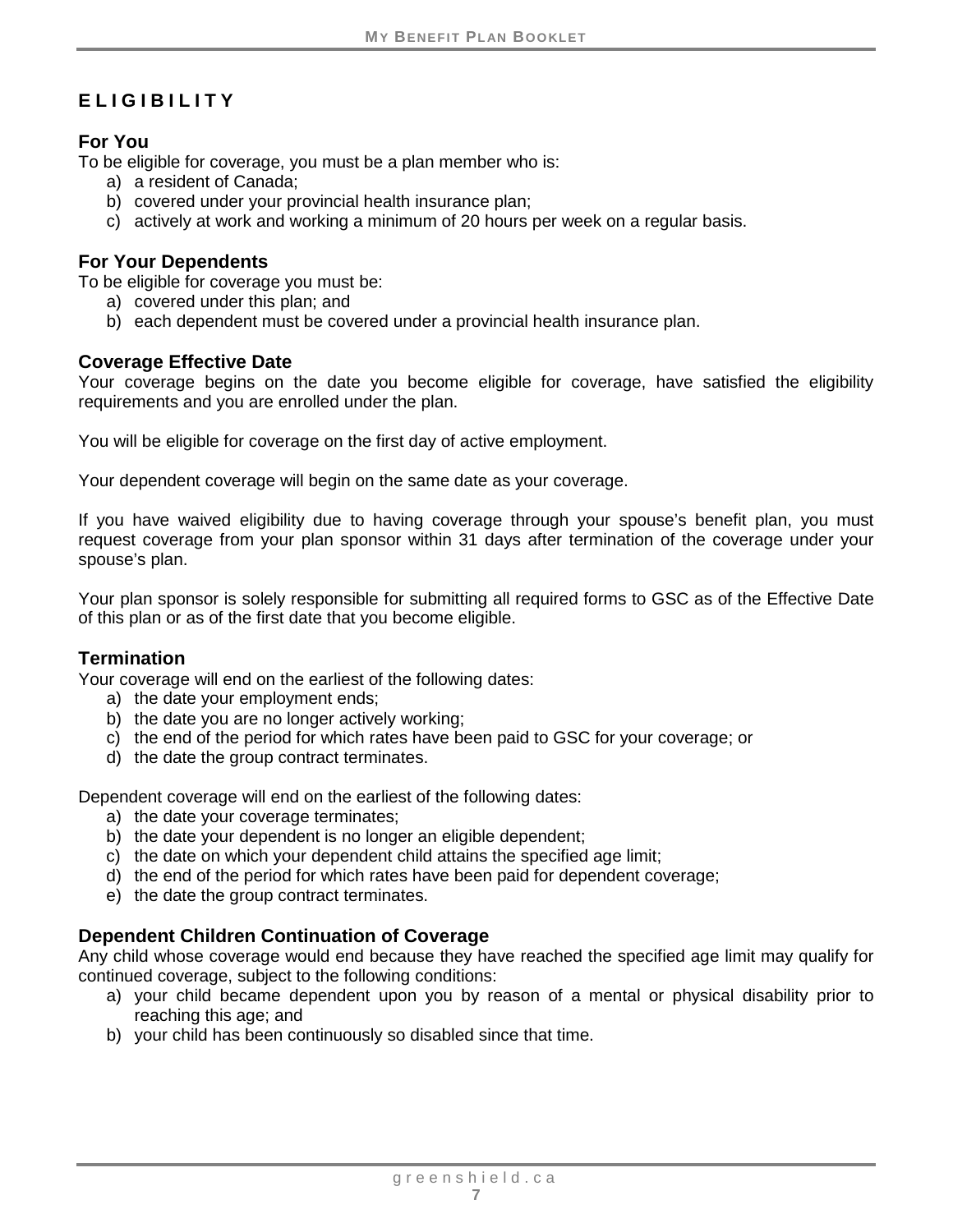#### <span id="page-13-0"></span>**Losing your Group Benefits?**

If your coverage terminates under your Plan Sponsor's benefit plan, you may apply for one of GSC's individual Health and Dental plans. Acceptance for these plans is guaranteed as long as GSC receives your application within 90 days of your employee benefits termination date, provided GSC receives the initial payment. There are no health questions and no medical when you apply. These plans offer coverage for medications that treat pre-existing conditions. Best of all, they provide life-time coverage.

#### **SureHealth™ LINK Plans**– **Buying directly from GSC**

Visit [SureHealth.ca](http://surehealth.ca/) where you'll find details about the SureHealth™ LINK plan options available. You can request an information package, you can get quotes online, and you can buy completely online. It is quick and easy. You can give us a call at 1.844.753.SURE (7873) –we can answer any questions you have or we can take your application over the phone.

#### **PRISM CONTINUUM® – Buying from an Advisor**

Special Benefits Insurance Services (SBIS) can help. Call 416.601.0429 or 1.800.667.0429 to speak with a specialist about the Prism Continuum program. They can review the options available to you and advise you on the coverage that best suits your needs.

™Trademark of Green Shield Canada.

®Trademark of Special Benefits Insurance Services.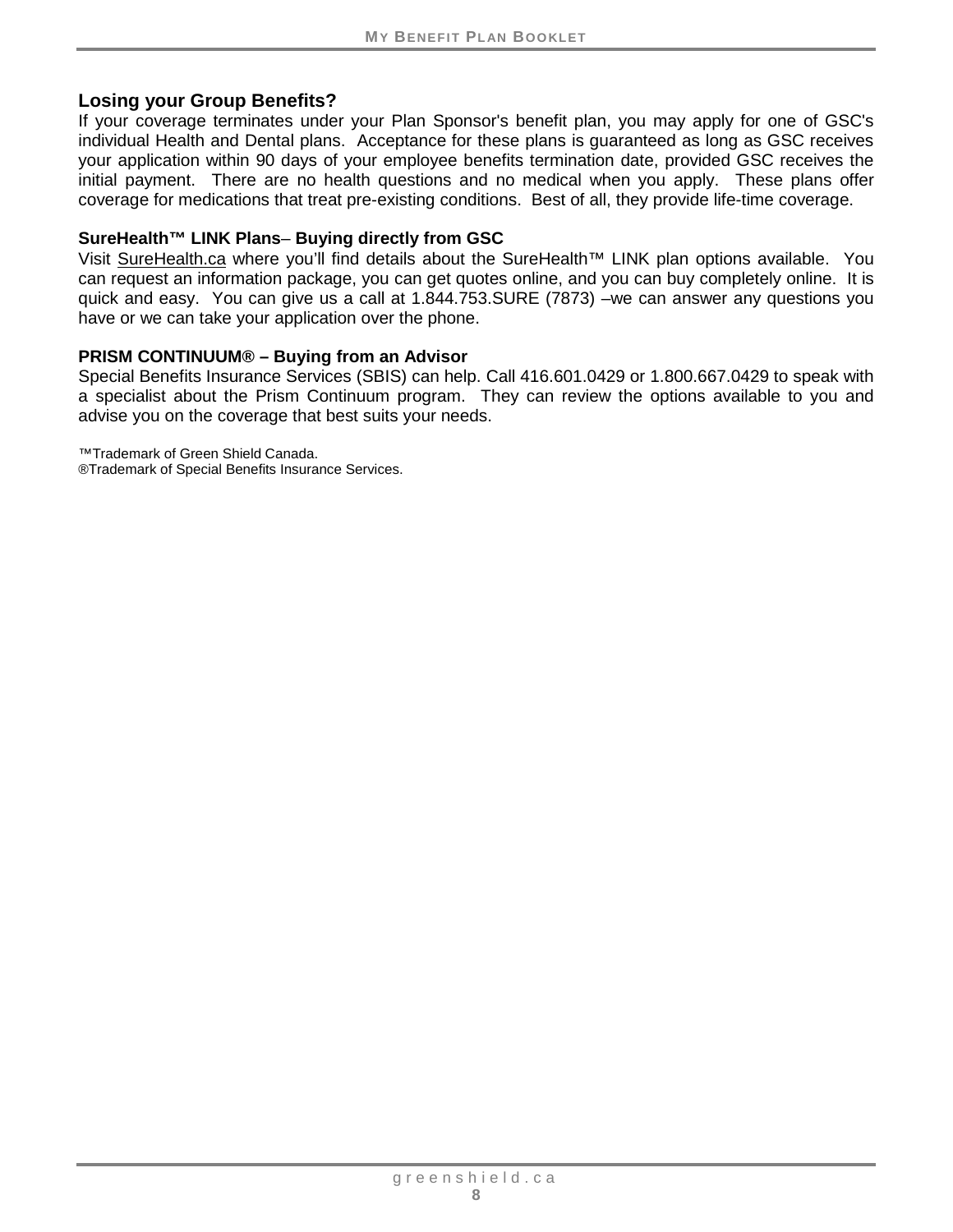# <span id="page-14-0"></span>**DESCRIPTION OF BENEFITS**

# <span id="page-14-1"></span>**HEALTH BENEFIT PLAN**

The benefits shown below will be eligible, up to the amount shown in the Schedule of Benefits, if they are reasonable and customary, and are medically necessary for the treatment of an illness or injury.

#### <span id="page-14-2"></span>**Prescription Drugs**

Prescription drug benefits, up to the amount shown in the Schedule of Benefits, that:

- a) are prescribed by a legally qualified medical practitioner or dental practitioner as permitted by law; and
- b) legally require a prescription and have a Drug Identification Number (DIN); and
- c) are approved under GSC's drug review process; and
- d) are paid on a Pay Direct basis.

GSC reserves the right to manage its drug formularies through an evidence-based review process in which drugs are evaluated based on overall value taking into account clinical efficacy, safety, unmet need and plan affordability. Formulary management includes the right to:

- add a drug to GSC's formularies:
- exclude or remove a drug from GSC's formularies regardless of Health Canada approval and/or the existence of provincial coverage;
- place restrictions on a formulary drug as determined by GSC. Restrictions may include, but are not limited to, GSC's pre-approval of the drug before the claim can be reimbursed, requirement to obtain the drug through an approved provider, and requirement to obtain a lower cost alternative of the same treatment such as a generic or a biosimilar drug.

If approved by GSC, this plan includes drugs with a Drug Identification Number (DIN) that do not legally require a prescription, including but not limited to nitroglycerin, insulin, and all other approved injectables, as well as related supplies such as diabetic syringes, needles and testing agents, limited access drugs and some over-the-counter drugs. In addition, this plan includes all vaccines.

Certain drugs require prior approval from GSC before your drug claim can be reimbursed. Further, certain drugs defined by GSC as specialty, high cost drugs may be required to be purchased from an approved pharmacy that is a member of GSC's Specialty Drug Preferred Provider Network (PPN) before your claim can be reimbursed. You can find out if your drug requires prior approval or is included in the PPN either by using the online drug search tool available to you through GSC's Plan Member Online Services, or by contacting GSC's Customer Service Centre.

Maintenance drugs required to treat lifelong chronic conditions may be required to be purchased in a 90 day supply of a prescription at any one time. Non-maintenance drugs may be purchased in a supply not exceeding 3-months (90-day) supply of a prescription at any one time. However, for all drugs, 6 months for a vacation supply may be purchased and not more than a 13-month supply in any 12 consecutive months.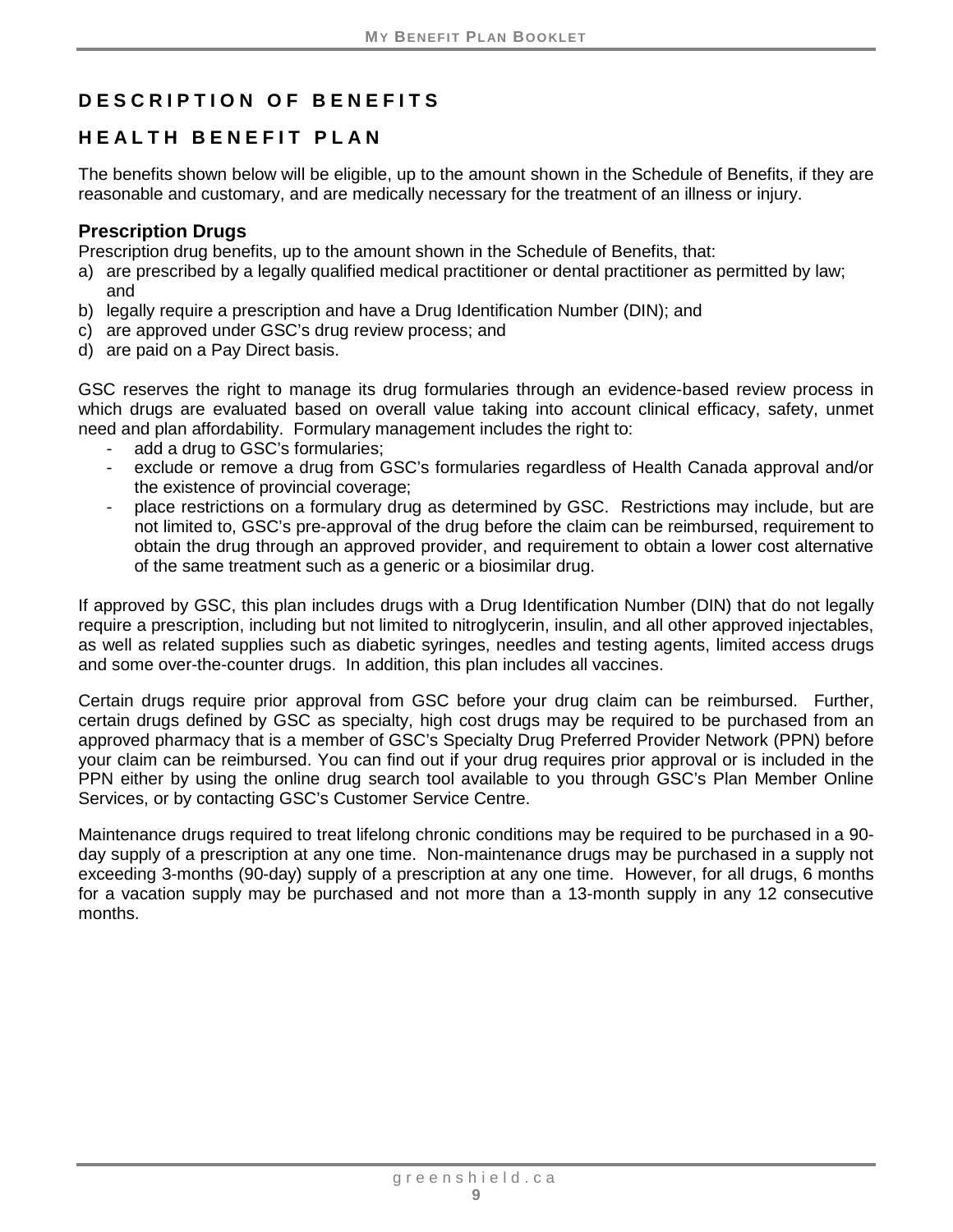**NOTE:**<br>Drug Benefit over age 65:

The Drug Benefit co-pay and the deductible (where applicable) in your province of residence **are** eligible benefits.

Quebec residents only: Legislation requires GSC to follow the RAMQ (The Regie de l'assurance maladie du Quebec) reimbursement guidelines for all residents of Quebec. If you are younger than age 65, you must enroll for the GSC Prescription Drugs benefit plan and GSC will be the only payer. If you are age 65 or older, enrolment in RAMQ is automatic, enrolment in the GSC Prescription Drugs benefit plan is optional, and RAMQ would be first payer.

> If any provisions of this plan do not meet the minimum requirements of the RAMQ plan, adjustments are automatically made to meet RAMQ requirements.

Eligible benefits do not include and no amount will be paid for:

- a) Drugs for the treatment of erectile dysfunction and infertility;
- b) Reference biologic drugs that have an approved biosimilar;
- c) Vitamins that do not legally require a prescription;
- d) Smoking cessation oral drugs and Nicotine replacement products, such as patches, gum, lozenges, and inhalers;
- e) Products which may lawfully be sold or offered for sale other than through retail pharmacies, and which are not normally considered by practitioners as medicines for which a prescription is necessary or required;
- f) Ingredients or products which have not been approved by Health Canada for the treatment of a medical condition or disease and are deemed to be experimental in nature and/or may be in the testing stage;
- g) Mixtures, compounded by a pharmacist, that do not conform to GSC's current Compound Policy.

#### <span id="page-15-0"></span>**Extended Health Services**

- **1. Hospital Accommodation:** Reimbursement, as shown in the Schedule of Benefits, of reasonable and customary charges in the area where received, for accommodation in a public general hospital, or a convalescent or rehabilitation hospital or a convalescent or rehabilitation wing in a public general hospital, or a public chronic hospital or chronic care in a public general hospital, provided your provincial health insurance plan has accepted or agreed to pay the ward or standard rate.
- **2. Hearing Care:** Reimbursement for hearing aids, batteries, repairs or replacement parts, if recommended or approved by the attending legally qualified medical practitioner, up to the amount shown in the Schedule of Benefits.
- **3. Medical Items and Services:** When prescribed by a legally qualified medical practitioner unless specified otherwise below, reimbursement for reasonable and customary charges, up to the amount, where applicable, as shown in the Schedule of Benefits for:
	- a) Aids for daily living: such as manual hospital style beds, including rails and mattresses; bedpans; standard commodes; decubitus (bedridden) supplies; I.V. stands; portable patient lifts (including batteries); trapezes; urinals;
	- b) Footwear, when prescribed by your attending physician, nurse practitioner, podiatrist or chiropodist and dispensed by your podiatrist, chiropodist, chiropractor, orthotist, or pedorthist:
		- i) custom-made foot orthotics or adjustments to custom made foot orthotics;
		- ii) custom-made boots or shoes, orthopaedic shoes, adjustments to orthopaedic shoes, or footwear as an integral part of a brace, (subject to a medical pre-authorization);
	- c) Braces, casts;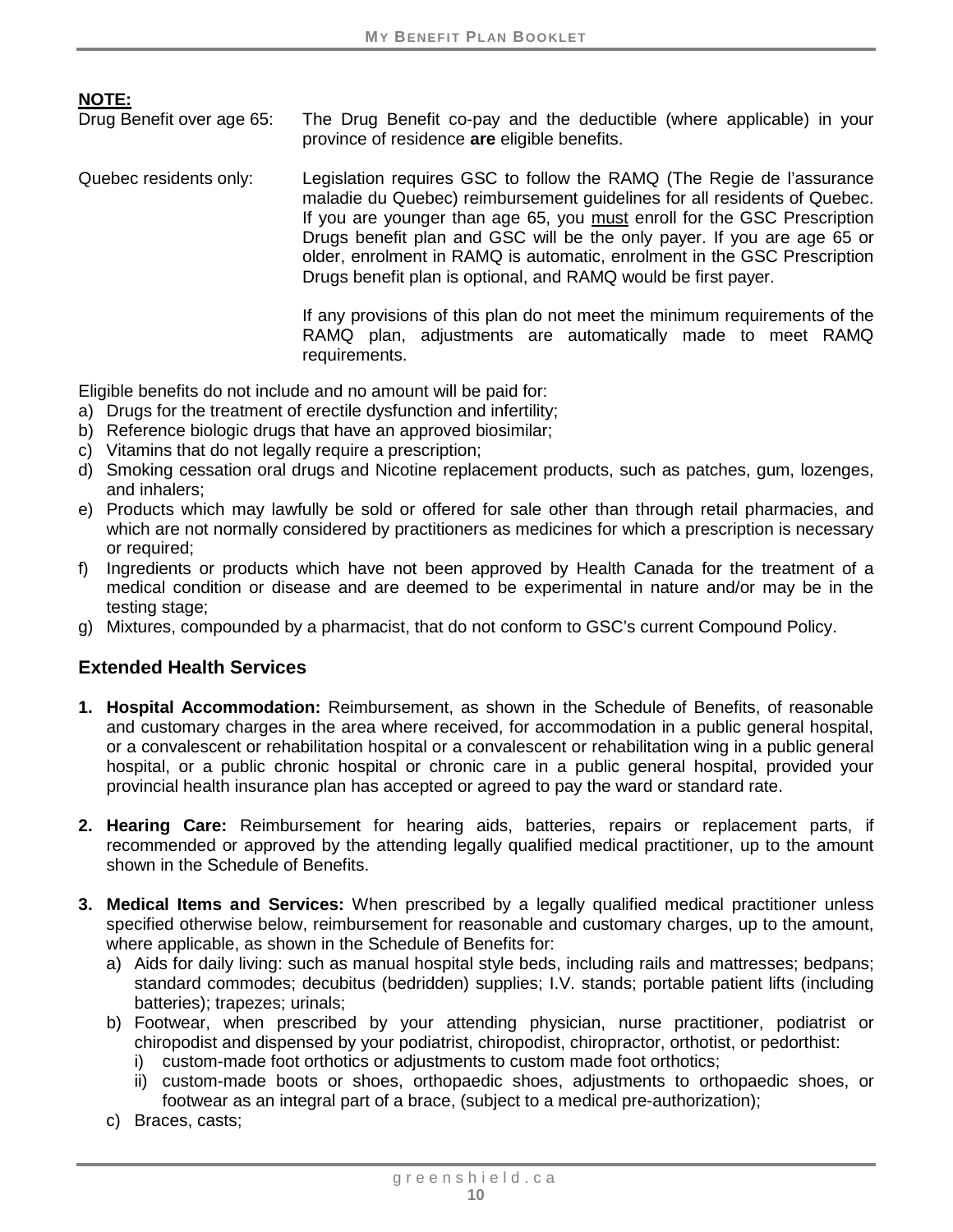- d) Diabetic equipment and supplies, such as:
	- i) blood glucose meters and lancets;
	- ii) glucose monitoring systems (GMS) such as continuous and flash type monitors subject to medical pre-authorization and reimbursed to the cost of a blood glucose meter. Disposable GMS supplies (used with the monitor), such as, but not limited to sensors and transmitters, are included and subject to any overall annual maximum applicable to diabetic testing and monitoring equipment and supplies;
- e) Medical services, such as diagnostic tests, X-rays and laboratory tests;
- f) Incontinence/Ostomy, such as catheter supplies and ostomy supplies;
- g) Mobility aids, such as canes, crutches, walkers and manual wheelchairs;
- h) Standard prosthetics, such as arm, hand, leg, foot, breast, eye and larynx;
- i) Optometric eye examinations for visual acuity performed by a licensed optometrist, ophthalmologist or physician limited to one exam per calendar year (available only in those provinces where eye examinations are not covered by the provincial health insurance plan);
- j) Respiratory/Cardiology equipment, such as compressors, inhalant devices, tracheotomy supplies and oxygen;
- k) Compression stockings with a pressure measurement of 15 mmhg or higher;

Some items may require pre-authorization. To confirm eligibility prior to purchasing or renting equipment, submit a Pre-Authorization Form to GSC.

#### **Limitations**

- a) The rental price of durable medical equipment will not exceed the purchase price. GSC's decision to purchase or rent will be based on the legally qualified medical practitioner's estimate of the duration of need as established by the original prescription. Rental authorization may be granted for the prescribed duration. Equipment that has been refurbished by the supplier for resale is not an eligible benefit;
- b) Durable medical equipment must be appropriate for use in the home, able to withstand repeated use and generally not useful in the absence of illness or injury;
- c) When deluxe medical equipment is a covered benefit, reimbursement will be made only when deluxe features are required in order for the covered person to effectively operate the equipment. Items that are not primarily medical in nature or that are for comfort and convenience are not eligible.
- **4. Emergency Transportation:** Reimbursement for professional land or air ambulance to the nearest hospital equipped to provide the required treatment, when medically required as the result of an injury, illness or acute physical disability.
- **5. Private Duty Nursing in the Home:** Reimbursement for the services of a Registered Nurse (R.N.) or Registered Practical Nurse/Licensed Practical Nurse (R.P.N./L.P.N.) in the home on a visit or shift basis, up to the amount shown in the Schedule of Benefits. No amount will be paid for services which are custodial and/or services which do not require the skill level of a Registered Nurse (R.N.) or Registered Practical Nurse/Licensed Practical Nurse (R.P.N./L.P.N.).

A Pre-Authorization Form for Private Duty Nursing must be completed by the attending physician and submitted to GSC.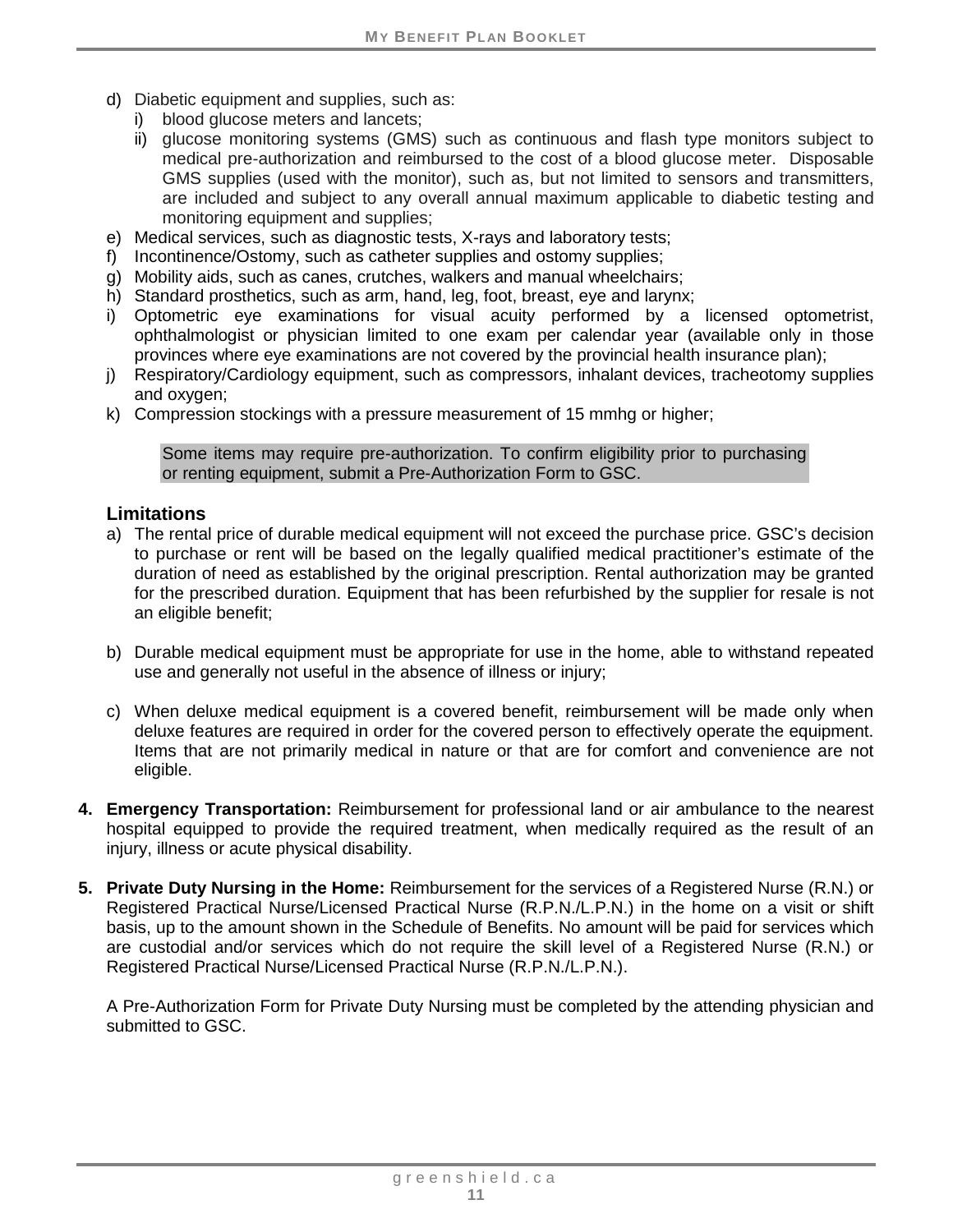**6. Professional Services:** Reimbursement for the services of the practitioners included, up to the amount shown in the Schedule of Benefits, when the practitioner rendering the service is licensed by their provincial regulatory agency or a registered member of a professional association and that association is recognized by GSC. Please contact the GSC Customer Service Centre to confirm practitioner eligibility.

### **NOTE:**

- Podiatry services are not eligible until your Alberta / Ontario health insurance plan annual maximum has been exhausted
- **7. Accidental Dental:** Reimbursement for the services of a licensed dental practitioner for dental care to natural teeth when necessitated by a direct blow to the mouth and not by an object wittingly or unwittingly placed in the mouth. The accident must occur while the coverage is in force. When natural teeth have been damaged eligible services are limited to one set of artificial teeth. You must notify GSC immediately following the accident and the treatment must commence within 180 days of the accident.

GSC will not be liable for any services performed after the earlier of a) 365 days following the accident, or b) the date you or your dependent cease to be covered under this plan.

No amount will be paid for periodontia or orthodontia treatments or the repair or replacement of artificial teeth.

Charges will be based on the current Provincial Dental Association Fee Guide for General Practitioners in the province where services are rendered. Approval will be based on the current status and/or benefit level of the covered person at the time that we are notified of the accident. Any change in coverage will alter GSC's liability.

In the event of a dental accident, claims should be submitted under the health benefit plan before submitting them under the dental plan.

- **8. Vision:** Reimbursement for the services performed by a licensed Optometrist, Optician or Ophthalmologist, up to the amounts shown in the Schedule of Benefits, for:
	- a) Prescription eyeglasses or contact lenses.
	- b) Medically necessary contact lenses when visual acuity cannot otherwise be corrected to at least 20/40 in the better eye or when medically necessary due to keratoconus, irregular astigmatism, irregular corneal curvature or physical deformity resulting in an inability to wear normal frames.
	- c) Replacement parts for prescription eyeglasses.
	- d) Plano sunglasses prescribed by a legally qualified medical practitioner for the treatment of specific ophthalmic diseases or conditions.

Eligible benefits do not include and no amount will be paid for:

- a) Medical or surgical treatment;
- b) Special or unusual procedures such as, but not limited to, orthoptics, vision training, subnormal vision aids and aniseikonic lenses;
- c) Follow-up visits associated with the dispensing and fitting of contact lenses;
- d) Charges for eyeglass cases.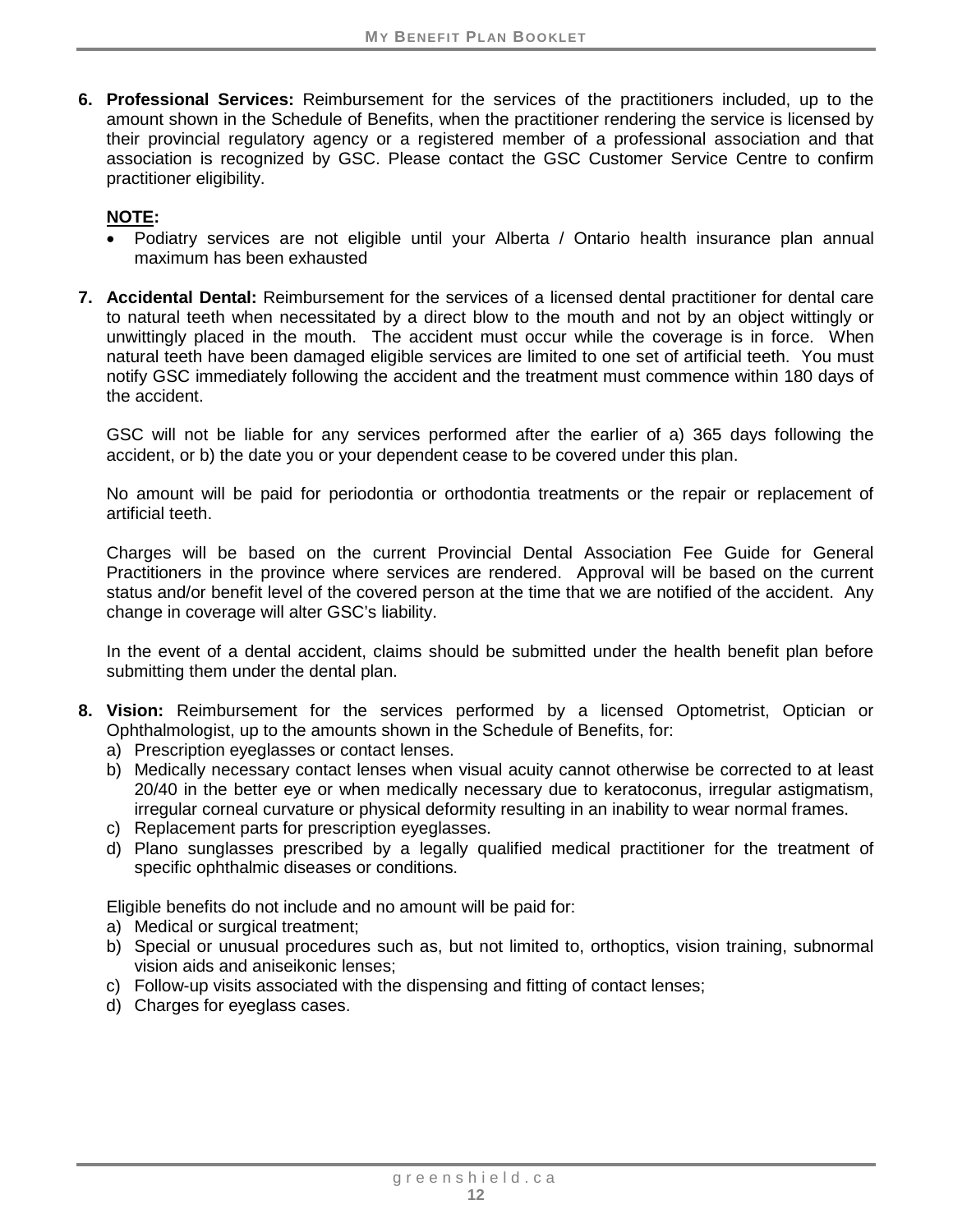# **Health Exclusions**

Eligible benefits do not include and reimbursement will not be made for:

- 1. Services or supplies received as a result of disease, illness or injury due to:
	- a) an act of war, declared or undeclared;
	- b) participation in a riot or civil commotion; or
	- c) committing a criminal offence;
- 2. Services or supplies provided while serving in the armed forces of any country;
- 3. Failure to keep a scheduled appointment with a legally qualified medical or dental practitioner;
- 4. The completion of any claim forms and/or insurance reports;
- 5. Any form of medical cannabis for the treatment of any medical condition, regardless of whether it is authorized by way of a medical document or prescription from a legally-authorized medical practitioner and obtained from a Health Canada-licensed producer pursuant to any federal or provincial legislation or regulation regarding access to and/or distribution of medical cannabis;
- 6. Any specific treatment or drug which:
	- a) does not meet accepted standards of medical, dental or ophthalmic practice, including charges for services or supplies which are experimental in nature;
	- b) is not considered to be effective (either medically or from a cost perspective) as determined by GSC's drug review process regardless if Health Canada's approved the drug;
	- c) is an adjunctive drug prescribed in connection with any treatment or drug that is not an eligible service;
	- d) is administered in a hospital or is required to be administered in a hospital in accordance with Health Canada's approved indication for use;
	- e) is not dispensed by the pharmacist in accordance with the payment method shown under the Prescription Drugs benefit;
	- f) is not being used and/or administered in accordance with Health Canada's approved indication for use (i.e., off-label use), even though such drug or procedure may customarily be used in the treatment of other illnesses or injuries;
- 7. Services or supplies that:
	- a) are not recommended, provided by or approved by the attending legally qualified (in the opinion of GSC) medical practitioner or dental practitioner as permitted by law;
	- b) are legally prohibited by the government from coverage;
	- c) you are not obligated to pay for or for which no charge would be made in the absence of benefit coverage or for which payment is made on your behalf by a not-for-profit prepayment association, insurance carrier, third party administrator, like agency or a party other than GSC, your plan sponsor or you;
	- d) are provided by a health practitioner whose license by the relevant provincial regulatory and/or professional association has been suspended or revoked;
	- e) are not provided by a designated provider of service in response to a prescription issued by a legally qualified health practitioner;
	- f) are used solely for recreational or sporting activities and which are not medically necessary for regular activities:
	- g) are primarily for cosmetic or aesthetic purposes, or are to correct congenital malformations;
	- h) are provided by an immediate family member related to you by birth, adoption, or by marriage and/or a practitioner who normally resides in your home. An immediate family member includes a parent, spouse, child or sibling;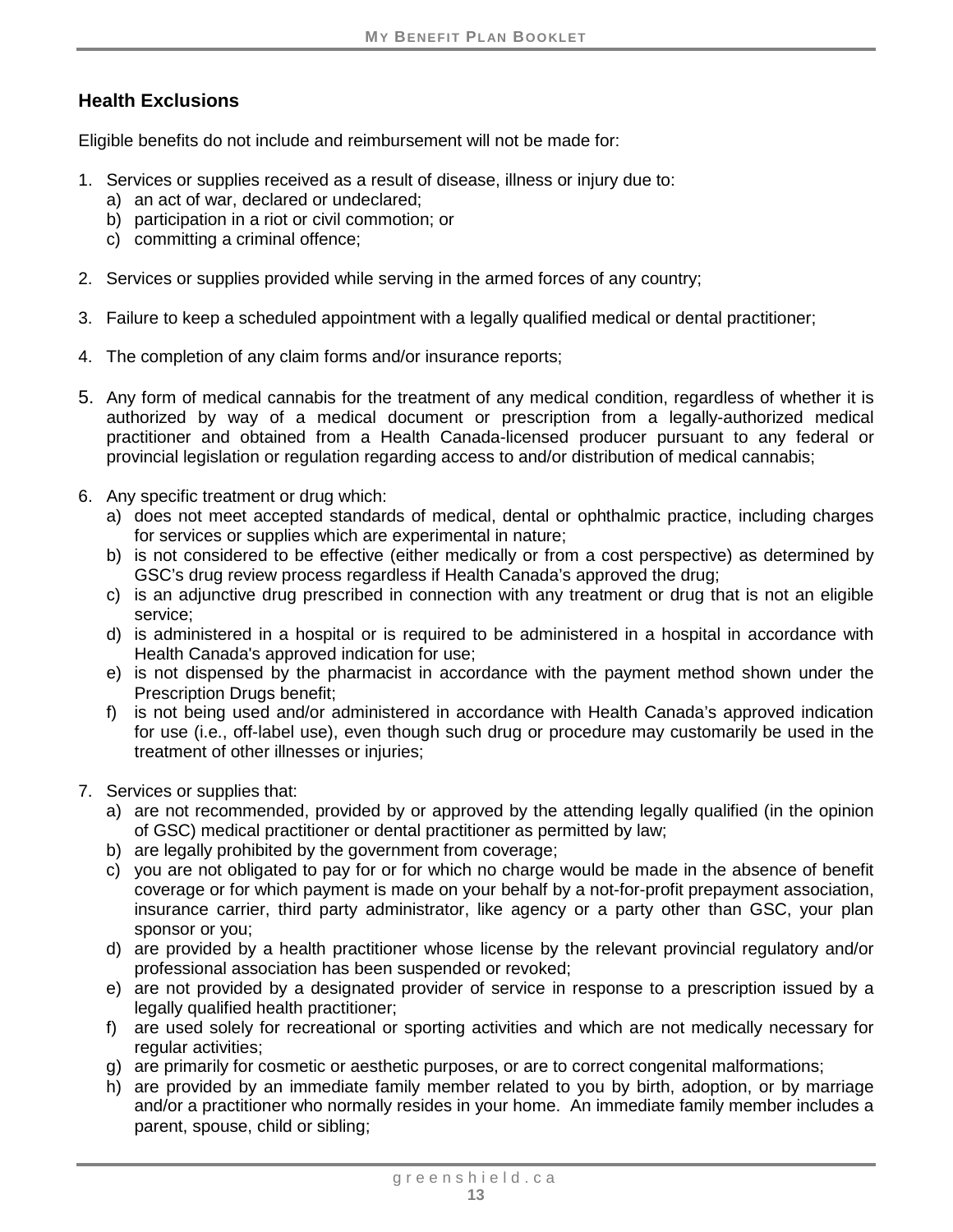- i) are provided by your plan sponsor and/or a practitioner employed by your plan sponsor, other than as part of an employee assistance plan;
- j) are a replacement of lost, missing or stolen items, or items that are damaged due to negligence. Replacements are eligible when required due to natural wear, growth or relevant change in your medical condition but only when the equipment/prostheses cannot be adjusted or repaired at a lesser cost and the item is still medically required;
- k) are video instructional kits, informational manuals or pamphlets;
- l) are for medical or surgical audio and visual treatment;
- m) are special or unusual procedures such as, but not limited to, orthoptics, vision training, subnormal vision aids and aniseikonic lenses;
- n) are delivery and transportation charges;
- o) are for Insulin pumps and supplies (unless otherwise covered under the plan);
- p) are for medical examinations, audiometric examinations or hearing aid evaluation tests;
- q) are batteries, unless specifically included as an eligible benefit;
- r) are a duplicate prosthetic device or appliance;
- s) are from any governmental agency which are obtained without cost by compliance with laws or regulations enacted by a federal, provincial, municipal or other governmental body;
- t) would normally be paid through any provincial health insurance plan, Workplace Safety and Insurance Board or tribunal, the Assistive Devices Program or any other government agency, or which would have been payable under such a plan had proper application for coverage been made, or had proper and timely claims submission been made;
- u) were previously provided or paid for by any governmental body or agency, but which have been modified, suspended or discontinued as a result of changes in provincial health plan legislation or de-listing of any provincial health plan services or supplies;
- v) may include but are not limited to, drugs, laboratory services, diagnostic testing or any other service which is provided by and/or administered in any public or private health care clinic or like facility, medical practitioner's office or residence, where the treatment or drug does not meet the accepted standards or is not considered to be effective (either medically or from a cost perspective, based on Health Canada's approved indication for use);
- w) are provided by a medical practitioner who has opted out of any provincial health insurance plan and the provincial health insurance plan would have otherwise paid for such eligible service;
- x) relates to treatment of injuries arising from a motor vehicle accident; Note: Payment of benefits for claims relating to automobile accidents for which coverage is available under a motor vehicle liability policy providing no-fault benefits will be considered only

if–

- i) the service or supplies being claimed is not eligible; or
- ii) the financial commitment is complete;
- A letter from your automobile insurance carrier will be required;
- y) are cognitive or administrative services or other fees charged by a provider of service for services other than those directly relating to the delivery of the service or supply.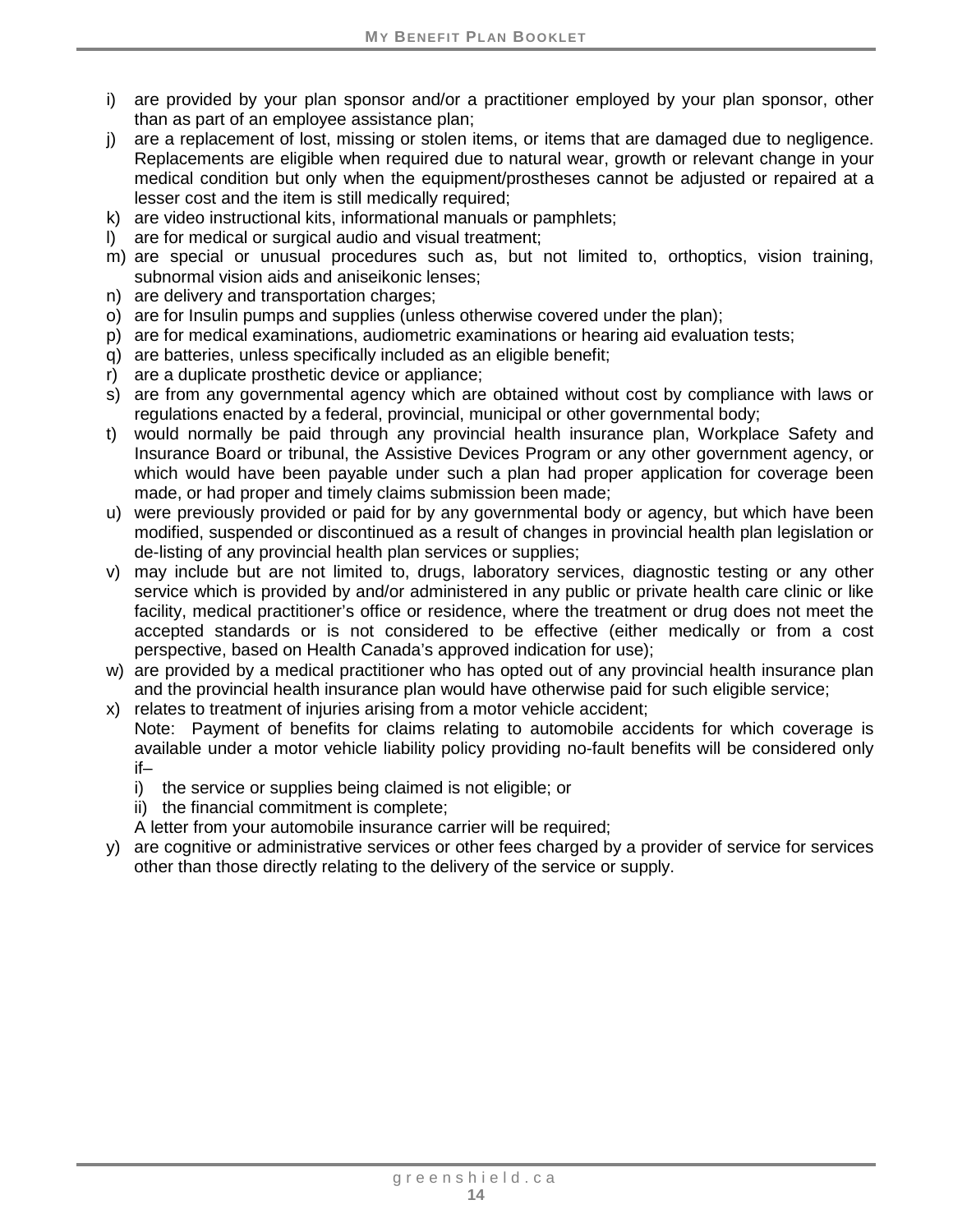# <span id="page-20-0"></span>**TRAVEL**

Expenses arising as a result of a medical emergency while you or an eligible dependent are temporarily outside of your regular province of residence for vacation, business, or education will be considered eligible under the Travel benefit.

To qualify for benefits, the claimants must be covered by their respective provincial government health plan or equivalent at the time the expenses are incurred.

Eligible travel benefits will be considered based on the reasonable and customary charges in the area where they were received, less the amount payable by your provincial health insurance plan, if your province provides such coverage. This limitation is not applicable if you reside in a province that does not offer out-of-Canada coverage.

All dollar maximums and limitations stated are expressed in Canadian dollars. Reimbursement will be made in Canadian funds or U.S. funds for both providers and plan members, based on the country of the payee. For payments that require currency conversion, the rate of exchange used will be the rate in effect on the date of service of the claim.

Upon notification of the necessity for treatment of an accidental injury or medical emergency, **the patient must contact GSC Travel Assistance within 48 hours of commencement of treatment.**

**Emergency means** a sudden, unexpected injury, illness or acute episode of disease that requires immediate medical attention **and could not have been reasonably anticipated based upon the patient's prior medical condition**. This includes treatment (non-elective) for immediate relief of severe pain, suffering or disease that cannot be delayed until you or your dependent is medically able to return to your province of residence.

Any invasive or investigative procedures must be pre-approved by GSC Assistance Medical Team.

Eligible benefits are limited to the maximum days per trip shown in the Schedule of Benefits commencing with the date of departure from your province of residence. If you are hospitalized on the last day shown in the Schedule of Benefits, your benefits will be extended until the date of discharge.

- **1. Hospital services and accommodation** up to a standard ward rate in a public general hospital;
- **2. Medical/surgical services** rendered by a legally qualified physician or surgeon to relieve the symptoms of, or to cure an unforeseen illness or injury;
- **3. Emergency Transportation**
	- **Land ambulance** to the nearest qualified medical facility
	- **Air ambulance -** the cost of air evacuation (including a medical attendant when necessary) between hospitals and for hospital admission into Canada when approved in advance by your provincial health insurance plan, or to the nearest qualified medical facility
- **4. Referral services** (a) hospital services and accommodation, up to a standard ward rate in a public general hospital, and/or (b) medical surgical services rendered by a legally qualified physician or surgeon;
	- **Prior to the commencement of any referral treatment, written pre-authorization** from your provincial health insurance plan and GSC **must be obtained**. Your provincial health insurance plan may cover this referral benefit entirely. You must provide GSC with a letter from your attending physician stating the reason for the referral, and a letter from your provincial health insurance plan outlining their liability. **Failure to comply in obtaining pre-authorization will result in non-payment**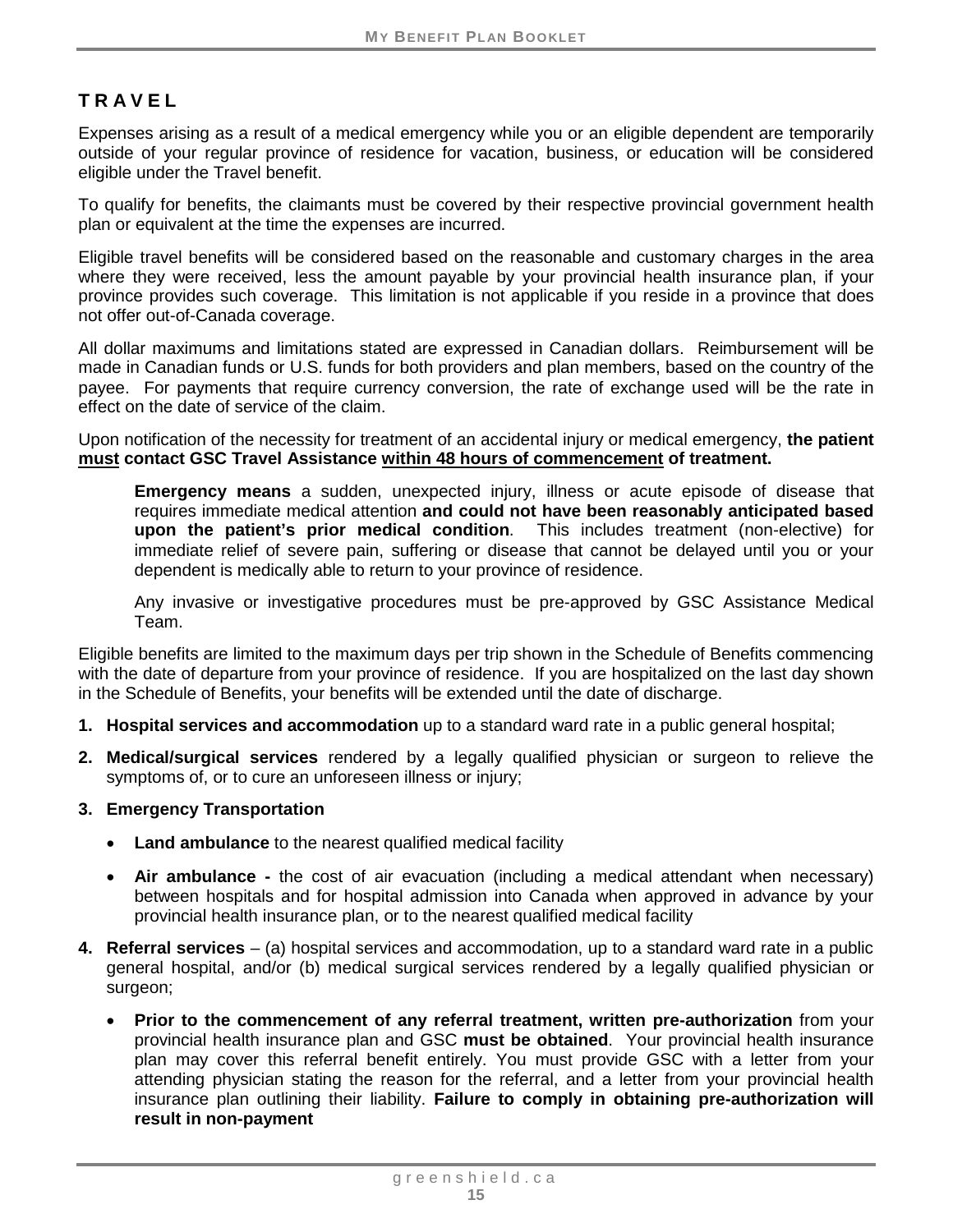- **5. Services of a registered private nurse** up to a maximum of \$5,000 per calendar year, at the reasonable and customary rate charged by a qualified nurse (R.N.) registered in the jurisdiction in which treatment is provided. You must contact GSC Travel Assistance for pre-approval;
- **6. Diagnostic laboratory tests and X-rays** when prescribed by the attending physician. Except in emergency situations, GSC Travel Assistance must pre-approve these services (i.e. cardiac catheterization or angiogram, angioplasty and bypass surgery);
- **7. Reimbursement of prescriptions** for drugs, serums and injectables which require a prescription by law and are prescribed by a legally qualified medical practitioner (vitamins, patent and proprietary drugs are excluded). Submit to GSC Travel Assistance the original paid receipt from the pharmacist, physician or hospital outside your province of residence showing the name of the prescribing physician, prescription number, name of preparation, date, quantity and total cost;
- **8. Medical appliances** including casts, crutches, canes, slings, splints and/or the temporary rental of a wheelchair when deemed medically necessary and required due to an accident which occurs, and when the devices are obtained outside your province of residence;
- **9. Treatment by a dentist** only when required due to a direct accidental blow to the mouth up to a maximum of \$2,000. Treatments (prior to and after return) must be provided within 90 days of the accident. Details of the accident must be provided to GSC Travel Assistance along with dental Xrays;
- **10. Coming Home** when your emergency illness or injury is such that:
	- GSC Assistance Medical Team specifies in writing that you should immediately return to your province of residence for immediate medical attention, reimbursement will be made for the extra cost incurred for the purchase of a one way economy airfare, plus the additional economy airfare if required to accommodate a stretcher, to return you by the most direct route to the major air terminal nearest the departure point in your province of residence

This benefit assumes that you are not holding a valid open-return air ticket. Charges for upgrading, departure taxes, cancellation penalties or airfares for accompanying family members or friends are not included;

- GSC Assistance Medical Team or commercial airline stipulates in writing that you must be accompanied by a qualified medical attendant, reimbursement will be made for the cost incurred for one round trip economy airfare and the reasonable and customary fee charged by a medical attendant who is not your relative by birth, adoption or marriage and is registered in the jurisdiction in which treatment is provided, plus overnight hotel and meal expenses if required by the attendant
- **11. Cost of returning your personal use motor vehicle** to your residence or nearest appropriate vehicle rental agency when you are unable to due to sickness, physical injury or death, up to a maximum of \$1,000 per trip. We require original receipts for costs incurred, i.e. gasoline, accommodation and airfares;
- **12. Meals and accommodation** up to \$1,500 (maximum of \$150 per day for up to 10 days) will be reimbursed for the extra costs of commercial hotel accommodation and meals incurred by you when you remain with a travelling companion or a person included in the "family" coverage, when the trip is delayed or interrupted due to an illness, accidental injury to or death of a travelling companion. This must be verified in writing by the attending legally qualified physician or surgeon and supported with original receipts from commercial organization;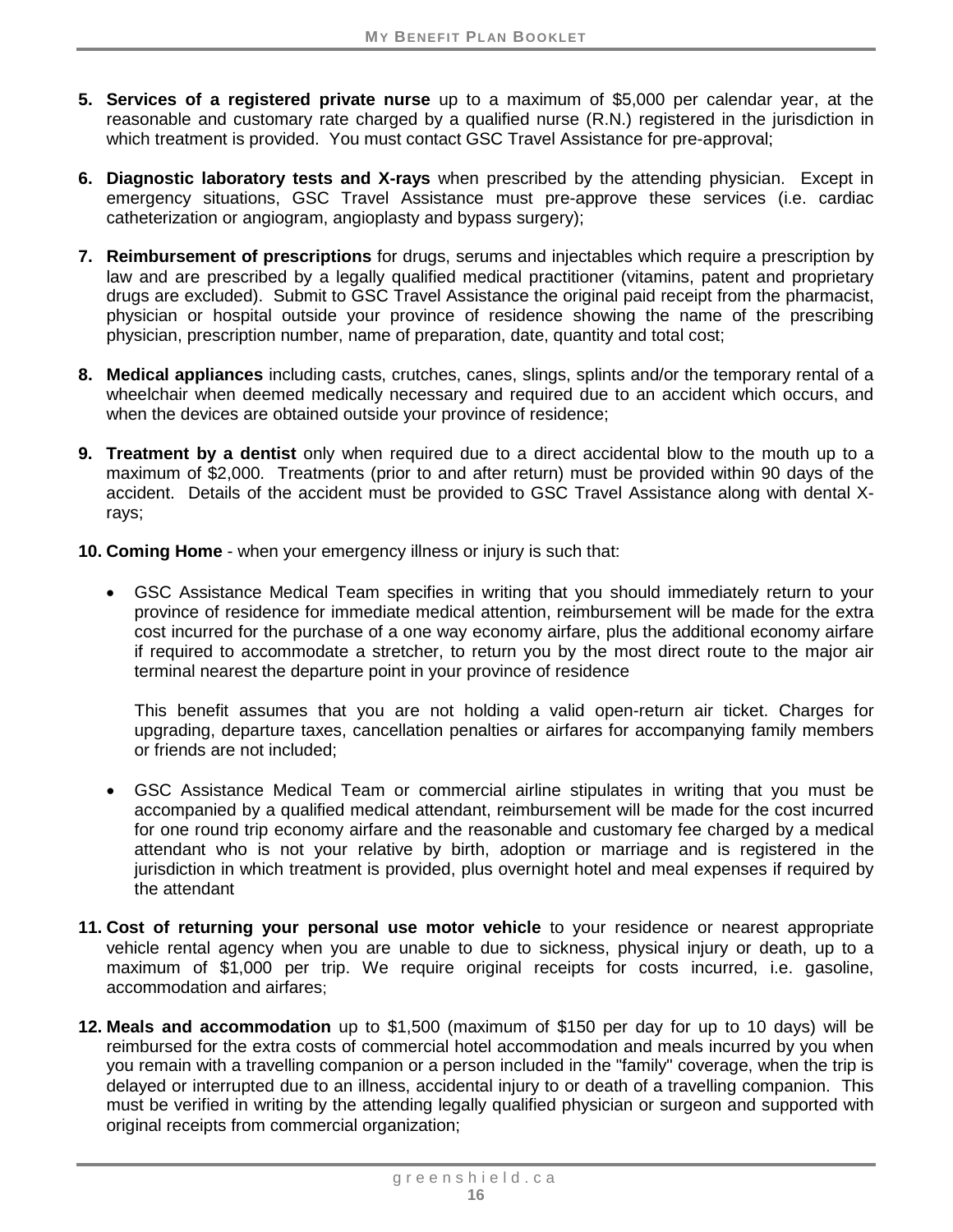- **13. Transportation to the bedside** including round trip economy airfare by the most direct route from your province of residence, for any one spouse, parent, child, brother or sister, and up to \$150 per day for a maximum of 5 days for meals and accommodation at a commercial establishment will be paid for that family member to:
	- be with you or your covered dependent when confined in hospital. This benefit requires that the covered person must eventually be an inpatient for at least 7 days outside your province of residence, plus the written verification of the attending physician that the situation was serious enough to have required the visit
	- identify a deceased prior to release of the body
- **14. Return airfare** if the personal use motor vehicle of you or your covered dependent is stolen or rendered inoperable due to an accident, reimbursement will be made for the cost of a one-way economy airfare to return you by the most direct route to the major airport nearest your departure point in your province of residence. An official report of the loss or accident is required;
- **15. Return of deceased** up to a maximum of \$5,000 toward the cost of embalming or cremation in preparation for homeward transportation in an appropriate container of yourself or your covered dependent when death is caused by illness or accident. The body will be returned to the major airport nearest the point of departure in your province of residence. The benefit excludes the cost of a burial coffin or any funeral-related expenses, makeup, clothing, flowers, eulogy cards, church rental, etc;

### **GSC TRAVEL ASSISTANCE SERVICE**

The following services are available 24 hours per day, 7 days per week through GSC's international medical service organization.

#### **These services include:**

- Access to Pre-trip Assistance (prior to departure): Canada Direct Calling Codes; information about vaccinations; government issued travel advisories; and VISA/document requirements for entry into country of destination
- Multilingual assistance
- Assistance in locating the nearest, most appropriate medical care
- International preferred provider networks
- GSC Assistance Medical Team consultative and advisory services, including second opinion and review of appropriateness and analysis of the quality of medical care
- Assistance in establishing contact with family, personal physician and employer as appropriate
- Monitoring of progress during treatment and recovery
- Emergency message transmittal services
- Translation services and referrals to local interpreters as necessary
- Verification of coverage facilitating entry and admissions into hospitals and other medical care providers
- Special assistance regarding the co-ordination of direct claims payment
- Co-ordination of embassy and consular services
- Management, arrangement and co-ordination of emergency medical transportation and evacuation as necessary
- Management, arrangement and co-ordination of repatriation of remains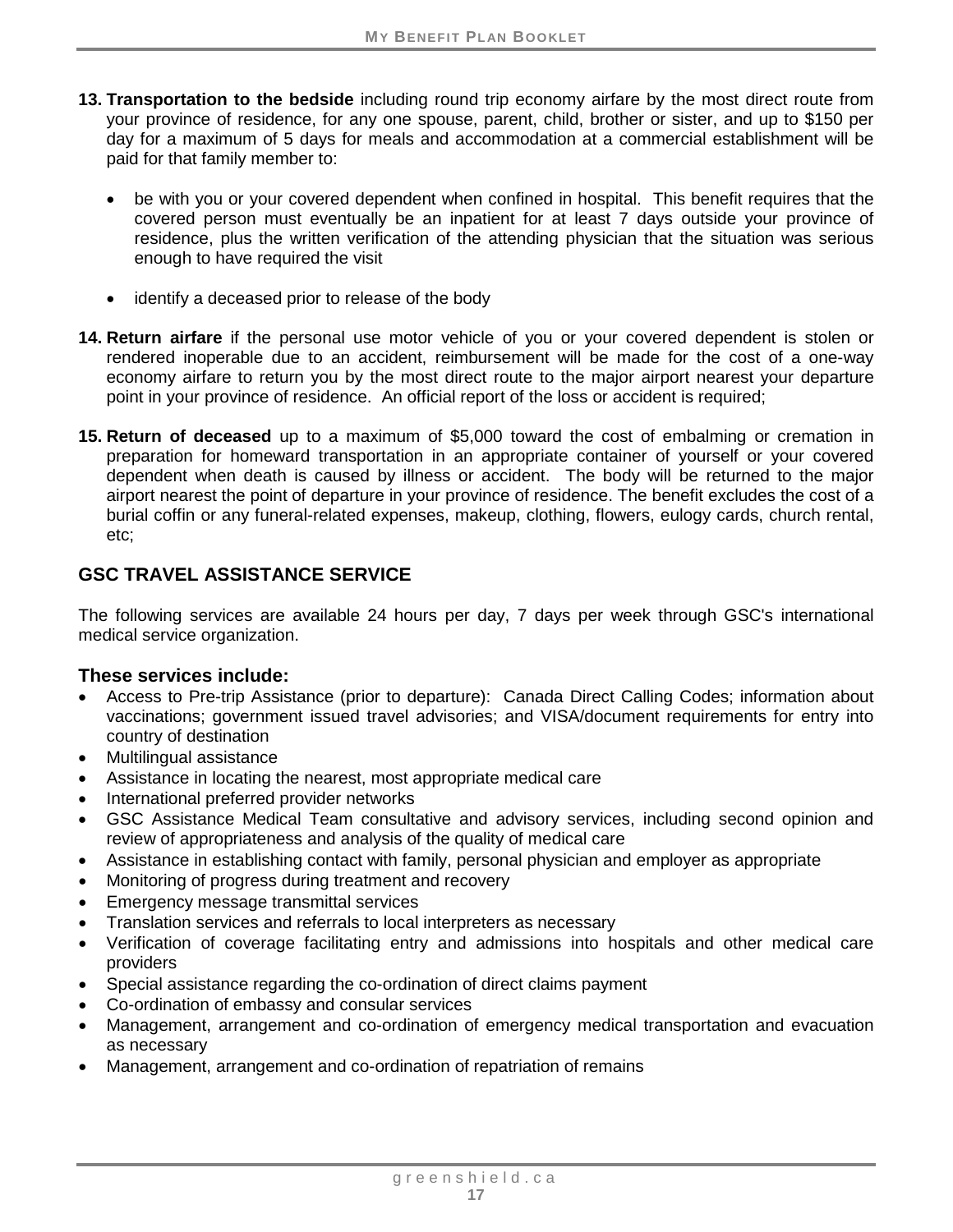- Special assistance in making arrangements for interrupted and disrupted travel plans resulting from emergency situations to include:
	- the return of unaccompanied travel companions
	- travel to the bedside of a stranded person
	- rearrangement of ticketing due to accident or illness and other travel related emergencies
	- the return of a stranded personal use motor vehicle and related personal items
- Knowledgeable legal referral assistance
- Co-ordination of securing bail bonds and other legal instruments
- Special assistance in replacing lost or stolen travel documents including passports
- Courtesy assistance in securing incidental aid and other travel related services

### **How Travel Assistance Service Works**

For assistance dial **1.800.936.6226** within Canada and the United States or call collect **0.519.742.3556**  when traveling outside Canada and the United States. These numbers appear on your GSC Identification Card.

Quote your GSC Identification Number, found on your GSC Identification Card, and explain your medical emergency. **You must always be able to provide your GSC Identification Number and your provincial health insurance plan number.**

A multilingual Assistance Specialist will provide direction to the best available medical facility or legally qualified physician able to provide the appropriate care.

Upon admission to a hospital or when consulting a legally qualified physician or surgeon for major emergency treatment, we will guarantee the provider (hospital, clinic or physician), that you have the required provincial health insurance plan coverage and GSC travel benefits as detailed above.

GSC Assistance Medical Team will follow your progress to ensure that you are receiving the best available medical treatment. These physicians also keep in constant communication with your family physician and your family, depending on the severity of your condition.

When calling collect while travelling outside Canada and the United States, you may require a Canada Direct Calling Code. In the event that a collect call is not possible, keep your receipts for phone calls made to GSC Travel Assistance and submit them for reimbursement upon your return to Canada.

#### **Travel Limitations**

- 1. Coverage becomes effective at the time you or your dependent crosses the provincial border departing from their province of residence and terminates upon crossing the border returning to their province of residence on the return home. If traveling by air, coverage becomes effective at the time the aircraft takes off in the province of residence and terminates when the aircraft lands in the province of residence on the return home;
- 2. Upon notification of the necessity for treatment of an accidental injury or medical emergency, GSC's Assistance Medical Team reserves the right to determine whether repatriation is appropriate if the patient's medical condition will require immediate or scheduled care. Such repatriation is mandatory, where the Assistance Medical Team determines that the patient is medically fit to travel and appropriate arrangements have been made to admit the patient into the provincial government health care system of their province of residence. Repatriation will ensure continued coverage under the plan. Should the patient opt not to be repatriated or elects to have such treatment or surgery outside their province of residence, the expense of such continuing treatment will not be an eligible benefit;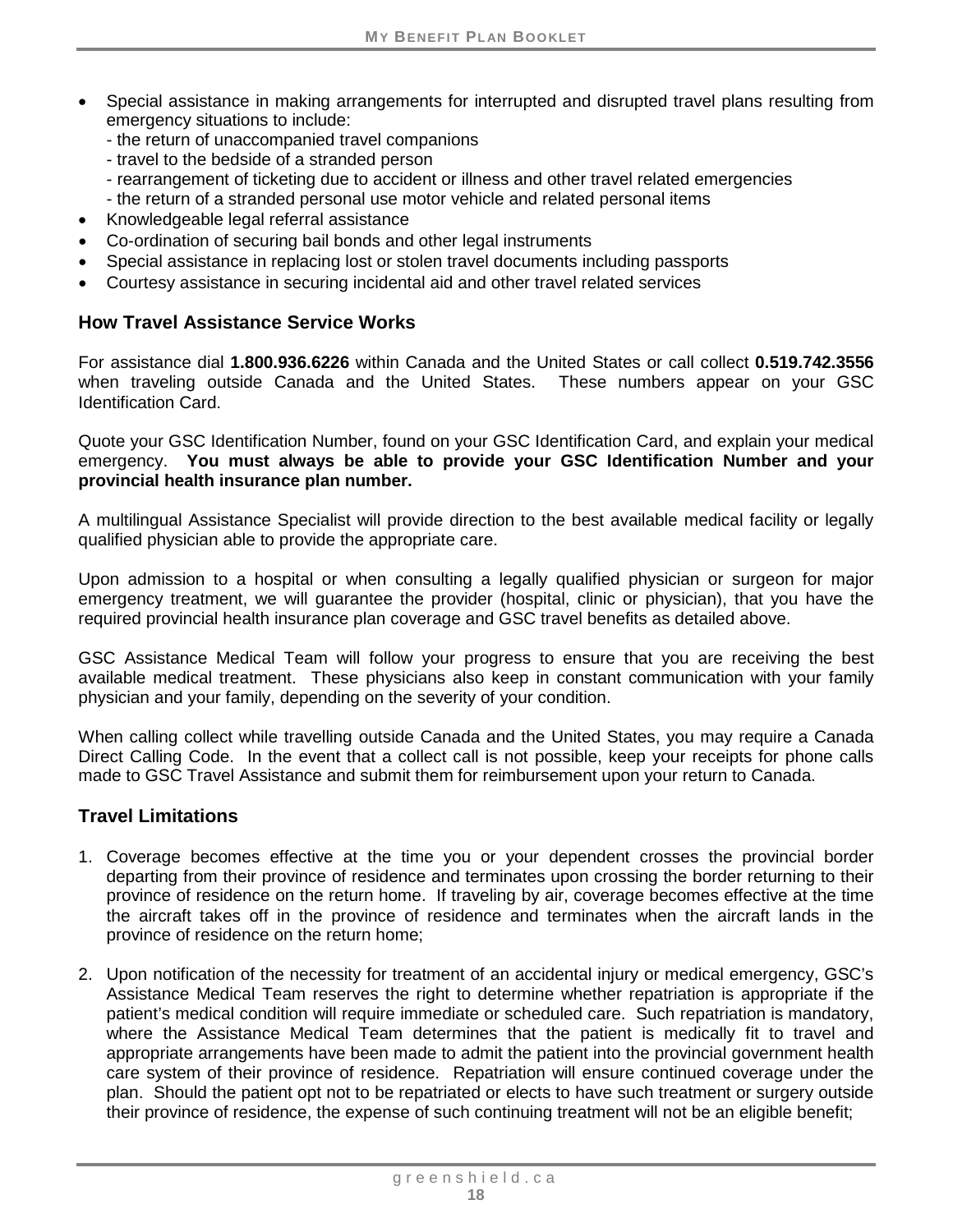**The patient must contact GSC Travel Assistance within 48 hours of commencement of treatment**. Failure to notify us within 48 hours may result in benefits being limited to only those expenses incurred within the first 48 hours of any and each treatment/incident or the plan maximum, whichever is the lesser of the two;

- 3. Air ambulance services will only be eligible if:
	- they are pre-approved by GSC Travel Assistance
	- there is a medical need for you or your dependent to be confined to a stretcher or for a medical attendant to accompany you during the journey
	- you or your dependent are admitted directly to a hospital in your province of residence, and
	- medical reports or certificates from the dispatching and receiving legally qualified physicians are submitted to GSC Travel Assistance
	- proof of payment (including air ticket vouchers or air carrier invoices) is submitted to GSC Travel Assistance
- 4. If planning to travel in areas of political or civil unrest, or in areas where Global Affairs Canada (GAC) has issued a formal travel warning regarding non-essential travel, contact GSC Travel Assistance for pre-travel advice, as we may be unable to guarantee assistance services;
- 5. GSC reserves the right, without notice, to suspend, curtail or limit its services in any area in the event of political or civil unrest, including rebellion, riot, military uprising, labour disturbance or strike, act of God, or refusal of authorities in a foreign country to permit GSC to provide service. This includes travel in any area if at the time of booking the trip (including delay of travel), or before your departure date, Global Affairs Canada (GAC) issued a formal travel warning advising Canadians to avoid all or non-essential travel to that specific country, region or city due to a likely or actual epidemic or pandemic, (non-essential travel will be deemed as anything other than a significant medical or family emergency, such as the death of a family member).

# **Travel Exclusions**

In addition to the Health Exclusions, eligible benefits do not include and reimbursement will not be made for:

1. Any expenses incurred for the treatment related directly or indirectly to a pre-existing or prediagnosed medical condition that, at the time of your departure from your province of residence, was not completely stable in the professional opinion of GSC Assistance Medical Team and where medical evidence suggested a reasonable expectation that treatment or hospitalization could be required while traveling. GSC reserves the right to review your medical information at the time of claim.

**Stable** means that during the 90 days immediately preceding your departure:

- a) your pre-existing/pre-diagnosed medical condition:
	- i) has been controlled by the consistent use of the same medications and dosages (excluding changes in medication that regularly occur as part of your ongoing treatment, or decreases in dosage resulting from an improvement in your pre-existing or pre-diagnosed medical condition) prescribed by a legally qualified medical professional;
	- ii) has not, in the reasonable opinion of a legally qualified medical professional, required additional treatment for a recurrence, complications or any other reason related either directly or indirectly to your pre-existing or pre-diagnosed medical condition;
- b) you have not consulted a legally qualified medical professional for, or had investigated or diagnosed, a new medical condition for which you have not received medical treatment;
- c) you have not scheduled/are not awaiting any future appointments for non-routine examinations, consultations, tests or investigations (including results) for an undiagnosed medical condition;
- d) you have not scheduled/are not awaiting any exploratory surgical procedures for an undiagnosed medical condition or surgical procedures for a diagnosed medical condition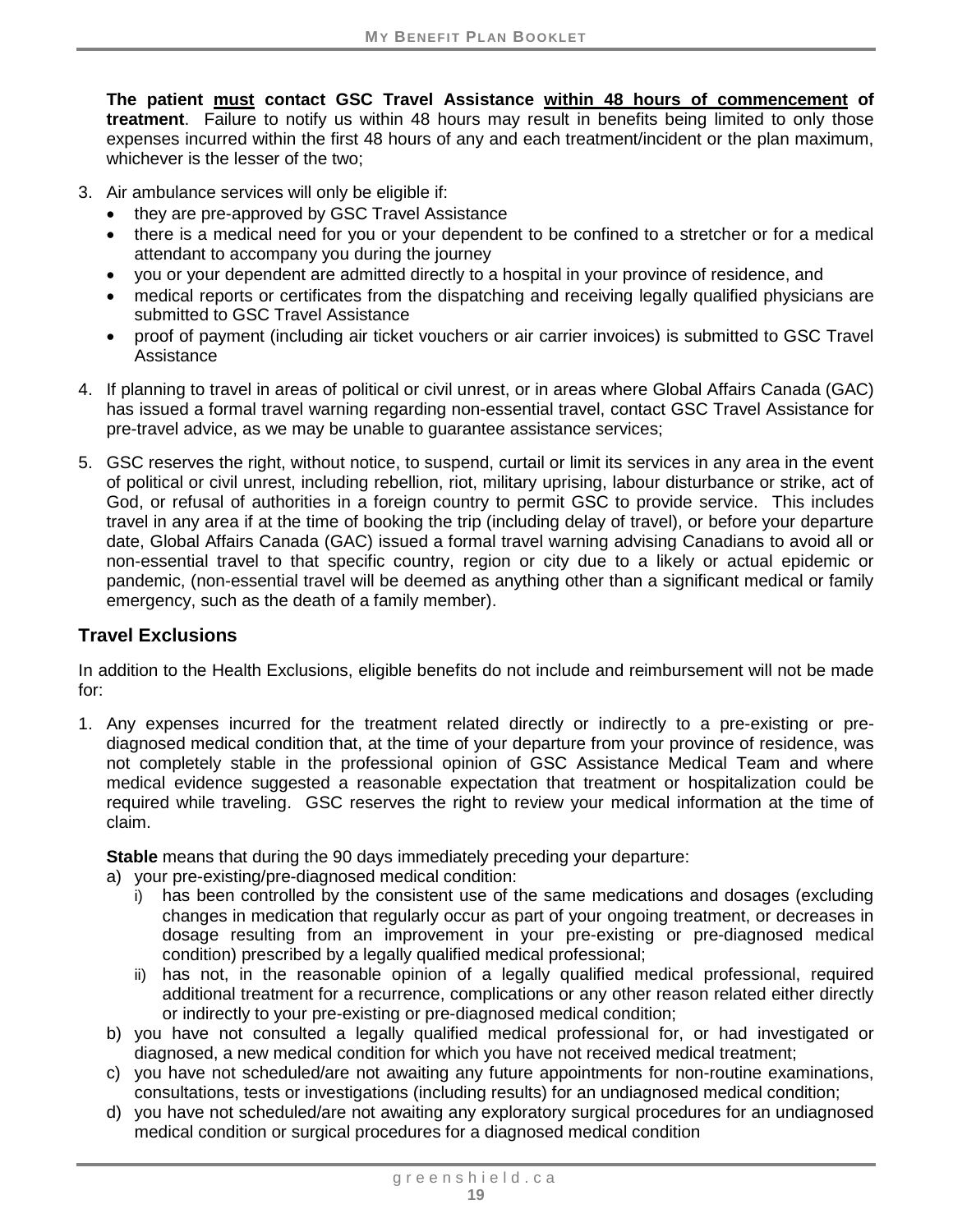- 2. Any expenses incurred for any services that were not required due to an Emergency. Eligible benefits will not be reimbursed for treatment or surgery that could reasonably be delayed until you return to your province of residence;
- 3. Any expenses incurred for treatment or surgery not covered under your provincial health insurance plan had the services been received in your province of residence;
- 4. Any expenses incurred for services normally covered under your provincial health insurance plan's out-of-Canada coverage (where applicable), when the provincial plan has declined payment;
- 5. Any expenses incurred for services, treatment or surgery received once the patient has opted to not be repatriated or elects to have such treatment or surgery outside their province of residence;
- 6. Any claims arising directly or indirectly from any medical condition you suffer or contract in a specific country, region or city due to an epidemic or pandemic, if at the time of booking the trip (including delay of travel), or before your departure date, Global Affairs Canada (GAC) issued a formal travel warning advising Canadians to avoid all or non-essential travel to that specific country, region or city. In this exclusion a medical condition is limited to the reason for which the formal travel warning was issued and includes complications arising from such medical condition;
- 7. Treatment or services required for ongoing care, rest cures, health spas, elective surgery, check-ups or travel for health purposes, even if the trip is on the referral of a physician;
- 8. Treatment or service that you elect to have performed outside Canada when the medical condition would not prevent your return to Canada for such treatment;
- 9. Any expenses for injuries caused by, arising from, or directly or indirectly contributed to by the abuse or excessive consumption or use of medications, drugs, alcohol or other toxic substances or for injuries caused by, arising from, or directly or indirectly contributed to as a result of the consequences of such abuse or excessive consumption. Use of alcohol which gives rise to a blood alcohol level of more than 80 milligrams in 100 millilitres of blood will be deemed to be excessive consumption or use and this exclusion will apply;
- 10.Any expenses relating directly or indirectly to an injury sustained as a result of the covered person's operation of a motorized vehicle while legally impaired or intoxicated as a result of the excessive use of a medication, drugs, alcohol or other toxic substances. Use of alcohol which gives rise to a blood alcohol level of more than 80 milligrams in 100 millilitres of blood will be deemed to be intoxication as a result of excessive use and this exclusion will apply. A motorized vehicle means any form of transportation which is propelled or driven by a motor and includes, but is not restricted to an automobile, truck, motorcycle, moped, snowmobile, or boat);
- 11. Amounts paid or payable under any Workplace Safety and Insurance Board or similar plan;
- 12. Hospital and medical care for childbirth occurring within 8 weeks of the expected delivery date from the date of departure, or deliberate termination of pregnancy;
- 13. Treatment or service provided in a chronic care or psychiatric hospital, chronic unit of a general hospital, Long-Term Care (LTC) Facility, health spa, or nursing home;
- 14. Services received from a chiropractor, chiropodist, podiatrist, or for osteopathic manipulation;
- 15. Cataract surgery or the purchase of eyeglasses or hearing aids;
- 16. Any expenses incurred during any trip taken for the purpose of seeking medical treatment or advicem that have not been previously authorized as outlined in referral services.

**GSC does not assume responsibility for nor will it be liable for any medical advice given, but not limited to a physician, pharmacist or other healthcare provider or facility recommended by GSC Travel Assistance.**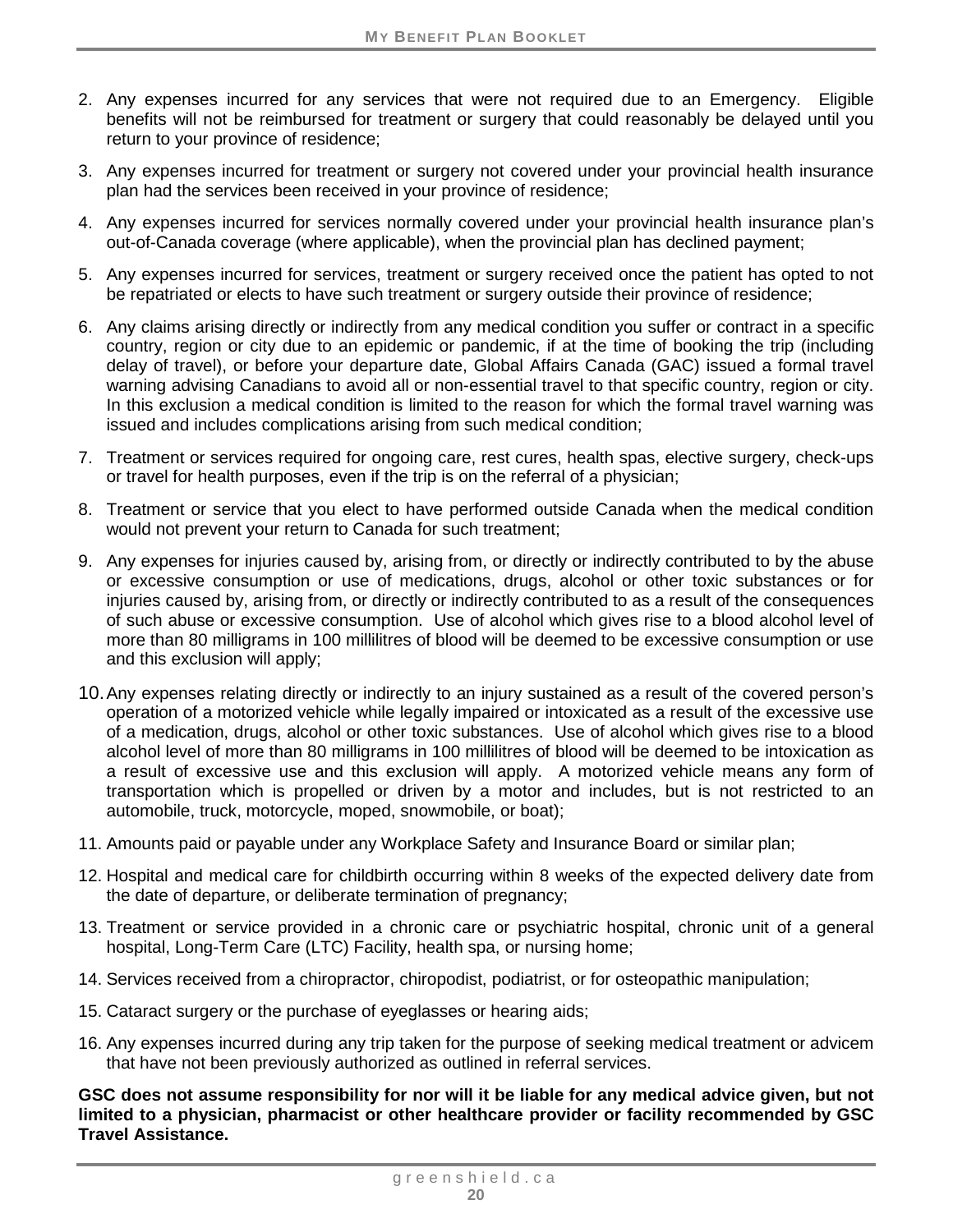# <span id="page-26-0"></span>**DENTAL BENEFIT PLAN**

The benefits shown below will be eligible, if based on the licensed dental practitioner's reasonable and customary charge in accordance with the Fee Guide and the maximum shown in the Schedule of Benefits.

#### <span id="page-26-1"></span>**Basic Services**

- 1. Basic Diagnostic and Preventive Services:
	- complete oral examinations once every 2 years
	- emergency and specific oral examinations
	- full series X-rays and panoramic X-rays once every 2 years
	- bitewing X-rays once every 5 months
	- recall examinations once every 5 months
	- cleaning of teeth (up to 1 unit of polishing, plus up to 1 unit of scaling) once per recall period
	- topical application of fluoride once per recall period
	- oral hygiene instruction once every 12 months
	- denture cleaning once every 5 months
	- pit and fissure sealants
	- space maintainers, for covered persons 16 years of age and under
- 2. Basic Restorative Services:
	- amalgam, tooth coloured filling restorations, and temporary sedative fillings
	- inlay restorations these are considered basic restorations and will be paid to the equivalent nonbonded amalgam
- 3. Basic oral surgery:
	- extractions of teeth and/or residual roots
- 4. General anaesthesia, deep sedation, and intravenous sedation in conjunction with eligible oral surgery only

# <span id="page-26-2"></span>**Comprehensive Basic Services**

- 1. Standard denture services:
	- denture repairs and/or tooth/teeth additions
	- standard relining and rebasing of dentures once every 3 years, only after 12 months have elapsed from the installation of a denture
	- soft tissue conditioning linings for the gums to promote healing
	- remake of a partial denture using existing framework, once every 5 years
- 2. Comprehensive oral surgery:
	- surgical exposure, repositioning, transplantation or enucleation of teeth
	- remodeling and recontouring shaping or restructuring of bone or gum
	- excision removal of cysts and tumors
	- incision drainage and/or exploration of soft or hard tissue
	- fractures including the treatment of the dislocation and/or fracture of the lower or upper jaw and repair of soft tissue lacerations
	- maxillofacial deformities frenectomy surgery on the fold of the tissue connecting the lip to the gum or the tongue to the floor of the mouth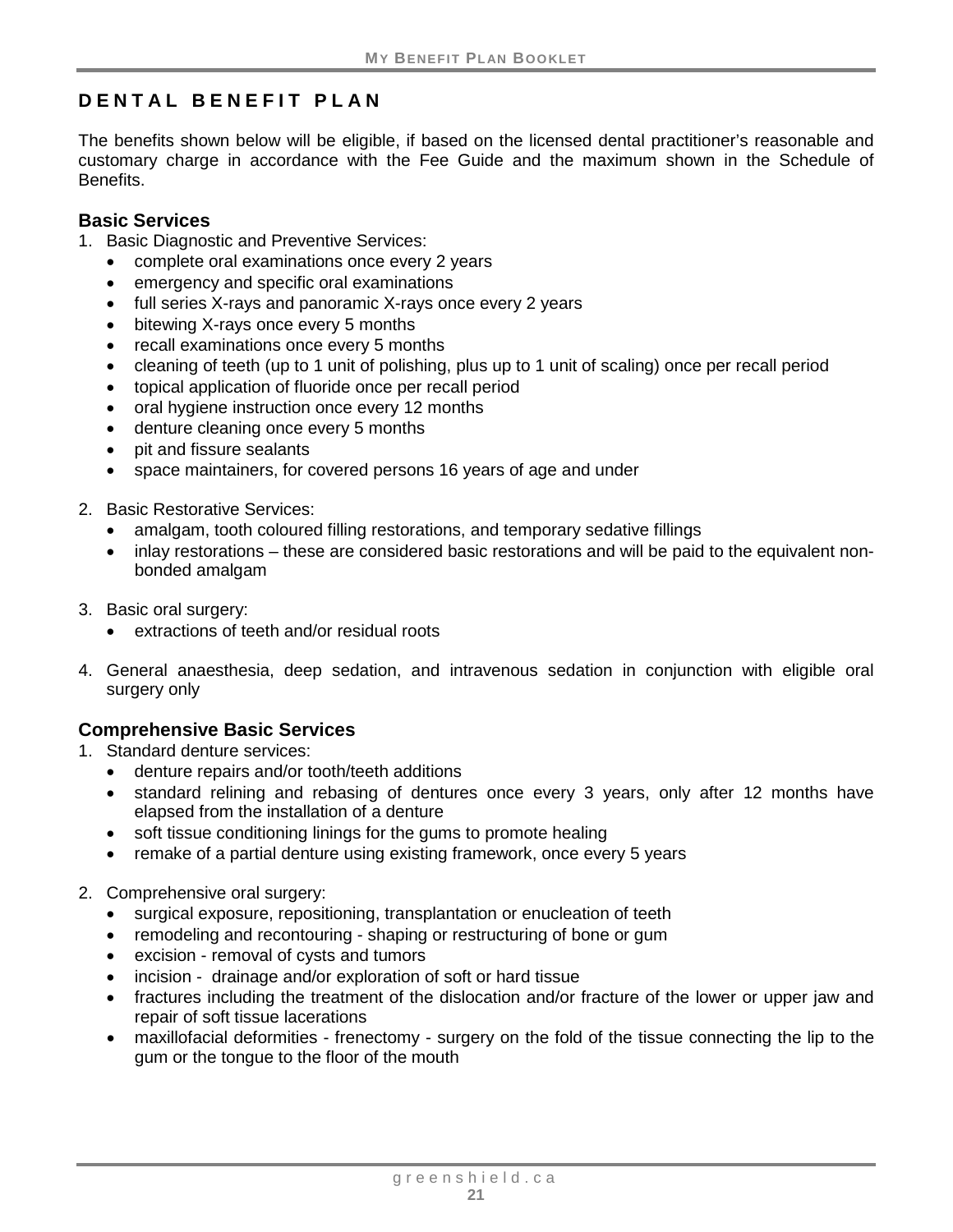- 3. Endodontic treatment including:
	- root canal therapy
	- pulpotomy (removal of the pulp from the crown portion of the tooth)
	- pulpectomy (removal of the pulp from the crown and root portion of the tooth)
	- apexification (assistance of root tip closure)
	- apical curettage, root resections and retrograde fillings (cleaning and removing diseased tissue of the root tip)
	- root amputation and hemisection
	- bleaching of non-vital tooth/teeth
	- emergency procedures including opening or draining of the gum/tooth
- 4. Periodontal treatment of diseased bone and gums including:
	- periodontal scaling and/or root planing 8 time units, per 12 months
	- occlusal equilibration selective grinding of tooth surfaces to adjust a bite 2 time units per 12 months

The fees for periodontal treatment are based on units of time (15 minutes per unit) and/or number of teeth in a surgical site in accordance with the General Practitioners Fee Guide.

• bruxism appliance once every 24 months

#### <span id="page-27-0"></span>**Major Services**

- 1. Standard onlays or crown restorations to restore diseased or accidentally injured natural teeth, once every 5 years
- 2. Standard bridges, including pontics, abutment retainers/crowns on natural teeth, once every 5 years
- 3. Standard dentures including complete, immediate, transitional, and partial dentures, once every 3 years
- 4. Denture adjustments and remount and equilibration procedures, only after 3 months have elapsed from the installation of a denture
- 5. Standard repair or recementing of crowns, onlays and bridge work on natural teeth

#### <span id="page-27-1"></span>**Orthodontic Services**

Reimbursement for orthodontic treatment to straighten teeth and/or correct the bite.

When a lump sum fee has been paid toward orthodontic treatment, the total amount of the claim will be split into separate portions to allow for payment of an initial fee (approximately one-third of the total lump sum), and the balance of the claim will be divided into monthly fees of equal amounts to be reimbursed over the duration of the treatment. Receipts for payment must be received by GSC no later than 12 months from the date the service is incurred while treatment is in progress, not at the end of the treatment.

If orthodontic treatment is terminated for any reason before completion, the obligation to pay benefits will cease with payment to the date of termination. If such services are resumed, benefit for the remaining services, will be resumed. The benefit payment for orthodontic services will be only for the months that coverage is in force.

#### **Alternate Benefit Clause**

This benefit plan will reimburse the amount shown in the Fee Guide for the least expensive service or supply where two or more professionally accepted courses of treatment are a benefit under the plan. The covered person can choose to have a more expensive treatment performed, however reimbursement will be limited to the cost of the least expensive alternative.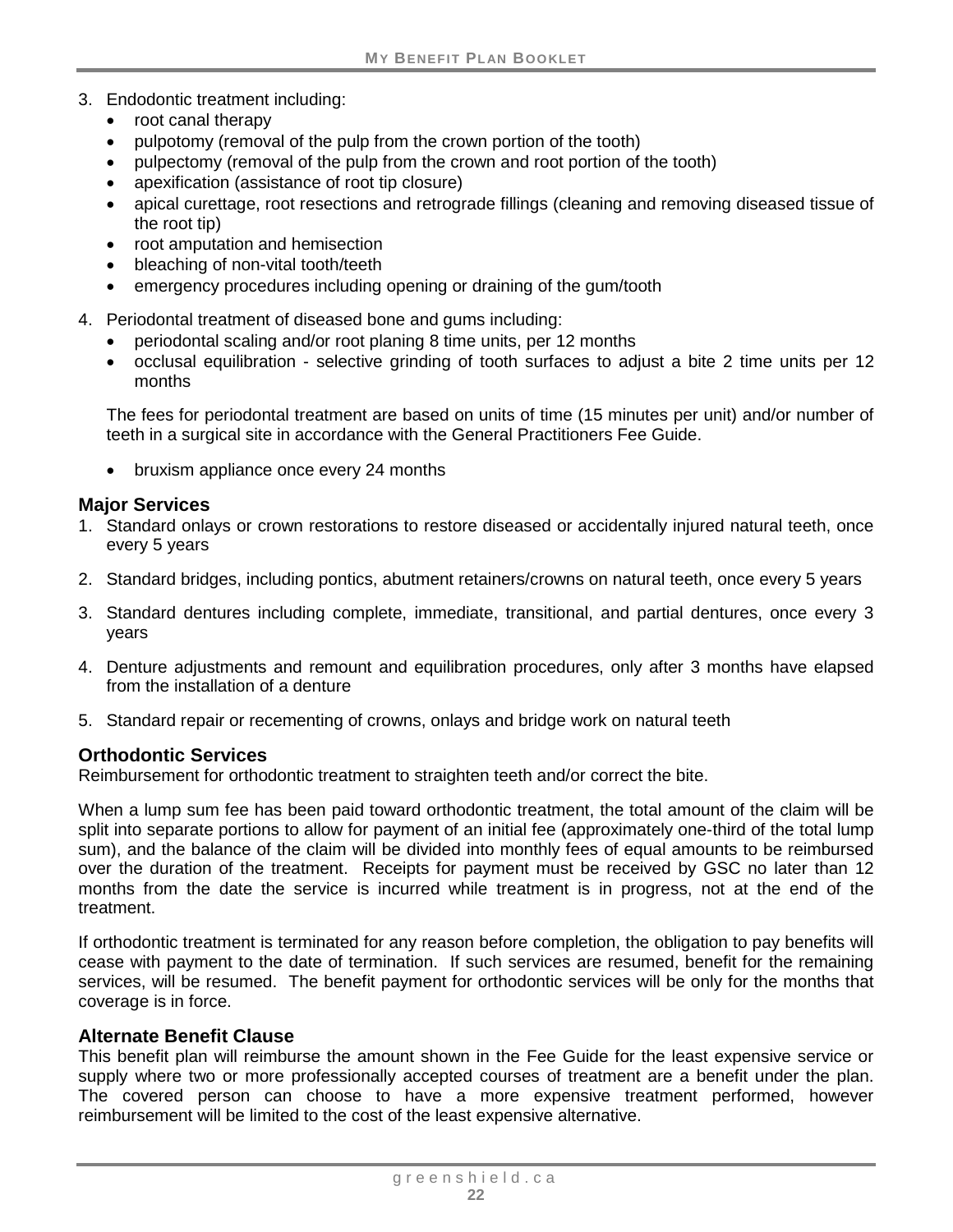#### **Predetermination**

Before your treatment begins:

- for all proposed treatment for crowns, onlays and bridges, an estimate completed by your dental practitioner, **must** be submitted for assessment. Our assessment of the proposed treatment, may result in a lesser benefit being payable or may result in benefits being denied. Failure to submit an estimate prior to beginning your treatment will result in the delay of the assessment.
- if the total cost of any other proposed treatment is expected to exceed \$300, it is recommended that you submit an estimate completed by your dental practitioner.

#### **Limitations**

- 1. Laboratory services must be completed in conjunction with other services and will be limited to the co-pay of such services. Laboratory services that are in excess of 40% of the dentist's fee in the applicable Fee Guide shown in the Schedule of Benefits will be reduced accordingly; co-pay is then applied;
- 2. Reimbursement will be made according to standard and/or basic services, supplies or treatment. Related expenses beyond the standard and/or basic services, supplies or treatment will remain your responsibility;
- 3. Reimbursement will be pro-rated and reduced accordingly, when time spent by the dentist is less than the average time assigned to a dental service procedure code in the applicable Fee Guide shown in the Schedule of Benefits;
- 4. Reimbursement for root canal therapy will be limited to payment once only per tooth. Extra charges for difficult access, exceptional anatomy, calcified canals are not included. The total fee for root canal includes all pulpotomies and pulpectomies performed on the same tooth;
- 5. Common surfaces on the same tooth/same day will be assessed as one surface. If individual surfaces are restored on the same tooth/same day, payment will be assessed according to the procedure code representing the combined surface. Payment will be limited to a maximum of 5 surfaces in any 36 month period;
- 6. When more than one surgical procedure, including multiple periodontal surgical procedures, is performed during the same appointment in the same area of the mouth, only the most comprehensive procedure will be eligible for reimbursement, as the fee for each procedure is based on complete, comprehensive treatment, and is deemed part of the multiple services factor;
- 7. The multiple services factor occurs when a minimum of 6 or more restorations (fillings) or multiple periodontal services are performed at the same appointment and the full fee guide price is charged for each restoration or periodontal service, the first service will be paid in full and all remaining services will be reduced by 20%;
- 8. Core build-ups are eligible only for the purpose of retention and preservation of a tooth when performed with crown treatment. Necessity must be evident on mounted pre-treatment X-rays. Core build-ups to facilitate impression taking and/or block out undercuts are considered included in the cost of a crown;
- 9. Root planing is not eligible if done at the same time as gingival curettage;
- 10. In the event of a dental accident, claims should be submitted under the health benefit plan before submitting them under the dental plan.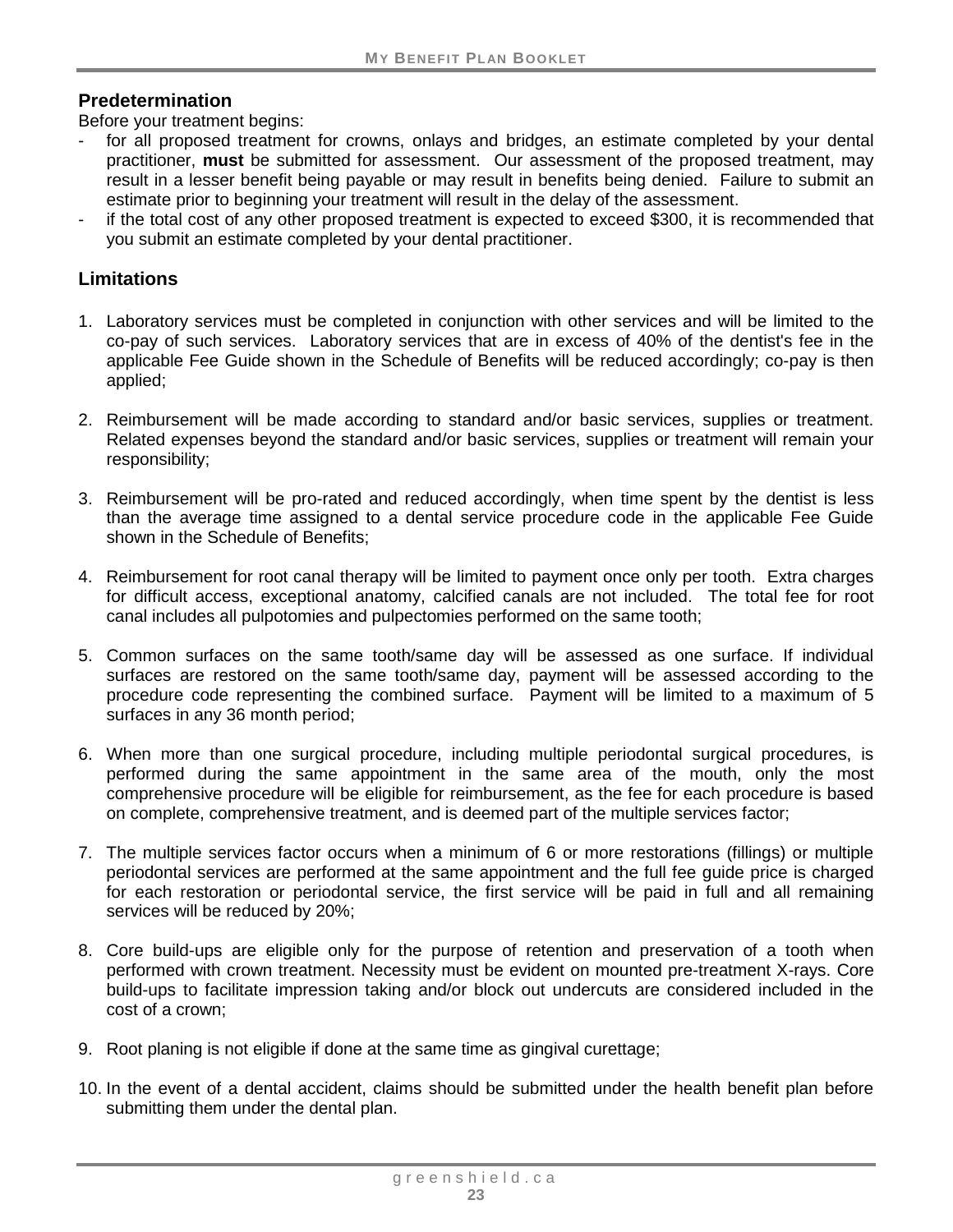### **Dental Exclusions**

Eligible benefits do not include and reimbursement will not be made for:

- 1. Services or supplies received as a result of disease, illness or injury due to:
	- a) an act of war, declared or undeclared;
	- b) participation in a riot or civil commotion; or
	- c) committing a criminal offence;
- 2. Services or supplies provided while serving in the armed forces of any country;
- 3. Failure to keep a scheduled appointment with a legally qualified dental practitioner;
- 4. The completion of any claim forms and/or insurance reports;
- 5. Any dental service that is not contained in the procedure codes developed and maintained by the Canadian Dental Association, adopted by the provincial or territorial dental association of the province or territory in which the service is provided (or your province of residence if any dental service is provided outside Canada) and in effect at the time the service is provided;
- 6. Implants;
- 7. Restorations necessary for wear, acid erosion, vertical dimension and/or restoring occlusion;
- 8. Appliances related to treatment of myofascial pain syndrome including all diagnostic models, gnathological determinants, maintenance, adjustments, repairs and relines;
- 9. Posterior cantilever pontics/teeth and extra pontics/teeth to fill in diastemas/spaces;
- 10. Service and charges for sleep dentistry;
- 11. Diagnostic and/or intraoral repositioning appliances including maintenance, adjustments, repairs and relines related to treatment of temporomandibular joint dysfunction;
- 12. Any specific treatment or drug which:
	- a) does not meet accepted standards of medical, dental or ophthalmic practice, including charges for services or supplies which are experimental in nature,
	- b) is not considered to be effective (either medically or from a cost perspective) as determined by GSC's drug review process regardless if Health Canada's approved the drug;
	- c) is an adjunctive drug prescribed in connection with any treatment or drug that is not an eligible service;
	- d) is administered in a hospital or is required to be administered in a hospital in accordance with Health Canada's approved indication for use;
	- e) is not dispensed by the pharmacist in accordance with the payment method shown under the Health Benefit Plan Prescription Drugs benefit;
	- f) is not being used and/or administered in accordance with Health Canada's approved indication for use (i.e. off-label use), even though such drug or procedure may customarily be used in the treatment of other illnesses or injuries;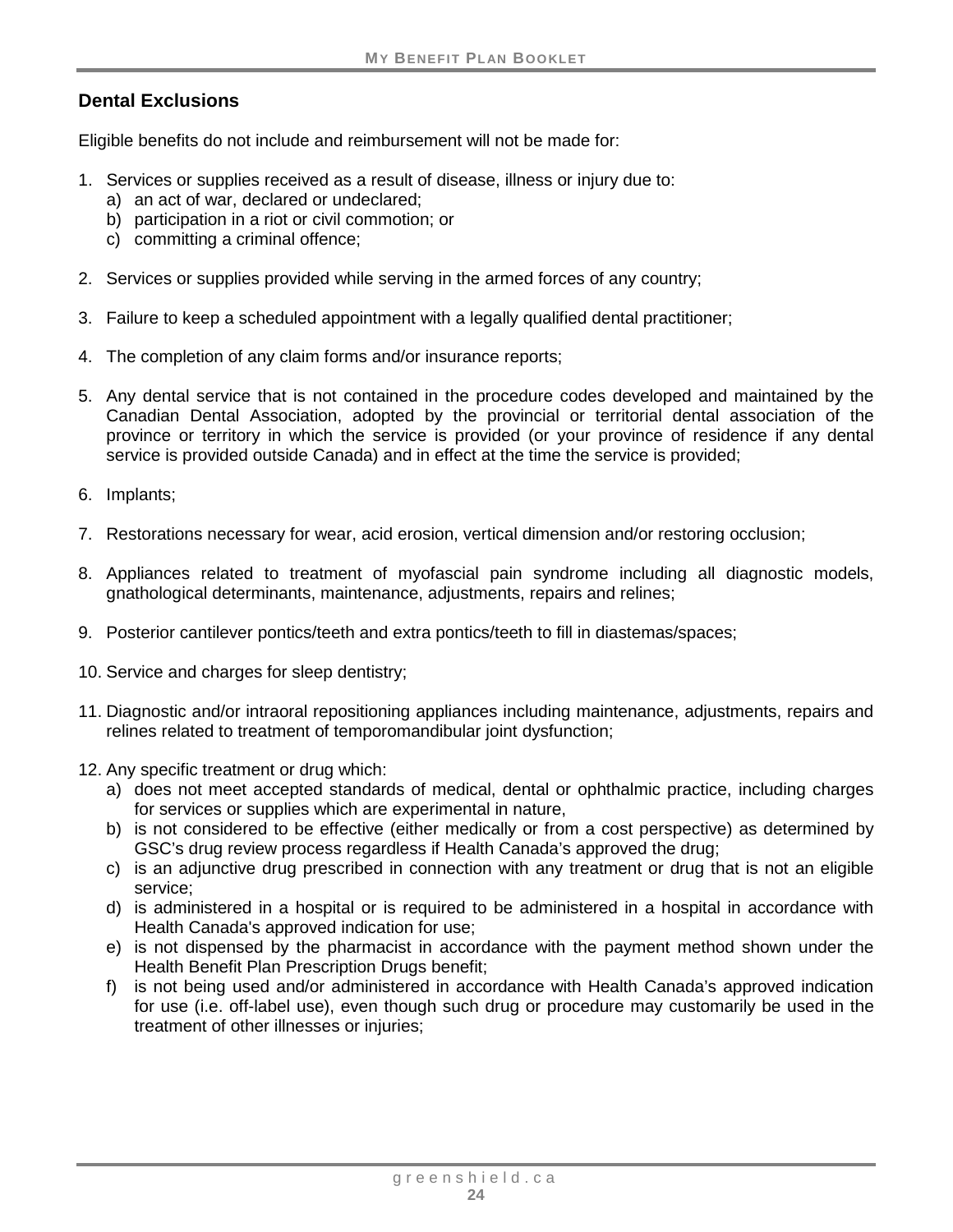13. Services or supplies that:

- a) are not recommended, provided by or approved by the attending legally qualified (in the opinion of GSC) medical practitioner or dental practitioner as permitted by law;
- b) are legally prohibited by the government from coverage;
- c) you are not obligated to pay for or for which no charge would be made in the absence of benefit coverage; or for which payment is made on your behalf by a not-for-profit prepayment association, insurance carrier, third party administrator, like agency or a party other than GSC, your plan sponsor or you;
- d) are provided by a health practitioner whose license by the relevant provincial regulatory and/or professional association has been suspended or revoked;
- e) are not provided by a designated provider of service in response to a prescription issued by a legally qualified health practitioner;
- f) are used solely for recreational or sporting activities and which are not medically necessary for regular activities;
- g) are primarily for cosmetic or aesthetic purposes, or are to correct congenital malformations;
- h) are provided by an immediate family member related to you by birth, adoption, or by marriage and/or a practitioner who normally resides in your home. An immediate family member includes a parent, spouse, child or sibling;
- i) are provided by your plan sponsor and/or a practitioner employed by your plan sponsor, other than as part of an employee assistance plan;
- j) are a replacement of lost, missing or stolen items, or items that are damaged due to negligence. Replacements are eligible when required due to natural wear, growth or relevant change in your medical condition but only when the equipment/prostheses cannot be adjusted or repaired at a lesser cost and the item is still medically required;
- k) are video instructional kits, informational manuals or pamphlets;
- l) are delivery and transportation charges;
- m) are a duplicate prosthetic device or appliance;
- n) are from any governmental agency which are obtained without cost by compliance with laws or regulations enacted by a federal, provincial, municipal or other governmental body;
- o) would normally be paid through any provincial health insurance plan, Workplace Safety and Insurance Board or tribunal, or any other government agency, or which would have been payable under such a plan had proper application for coverage been made, or had proper and timely claims submission been made;
- p) relates to treatment of injuries arising from a motor vehicle accident;

Note: Payment of benefits for claims relating to automobile accidents for which coverage is available under a motor vehicle liability policy providing no-fault benefits will be considered only if–

- i) the service or supplies being claimed is not eligible; or
- ii) the financial commitment is complete;
- A letter from your automobile insurance carrier will be required;
- q) are cognitive or administrative services or other fees charged by a provider of service for services other than those directly relating to the delivery of the service or supply.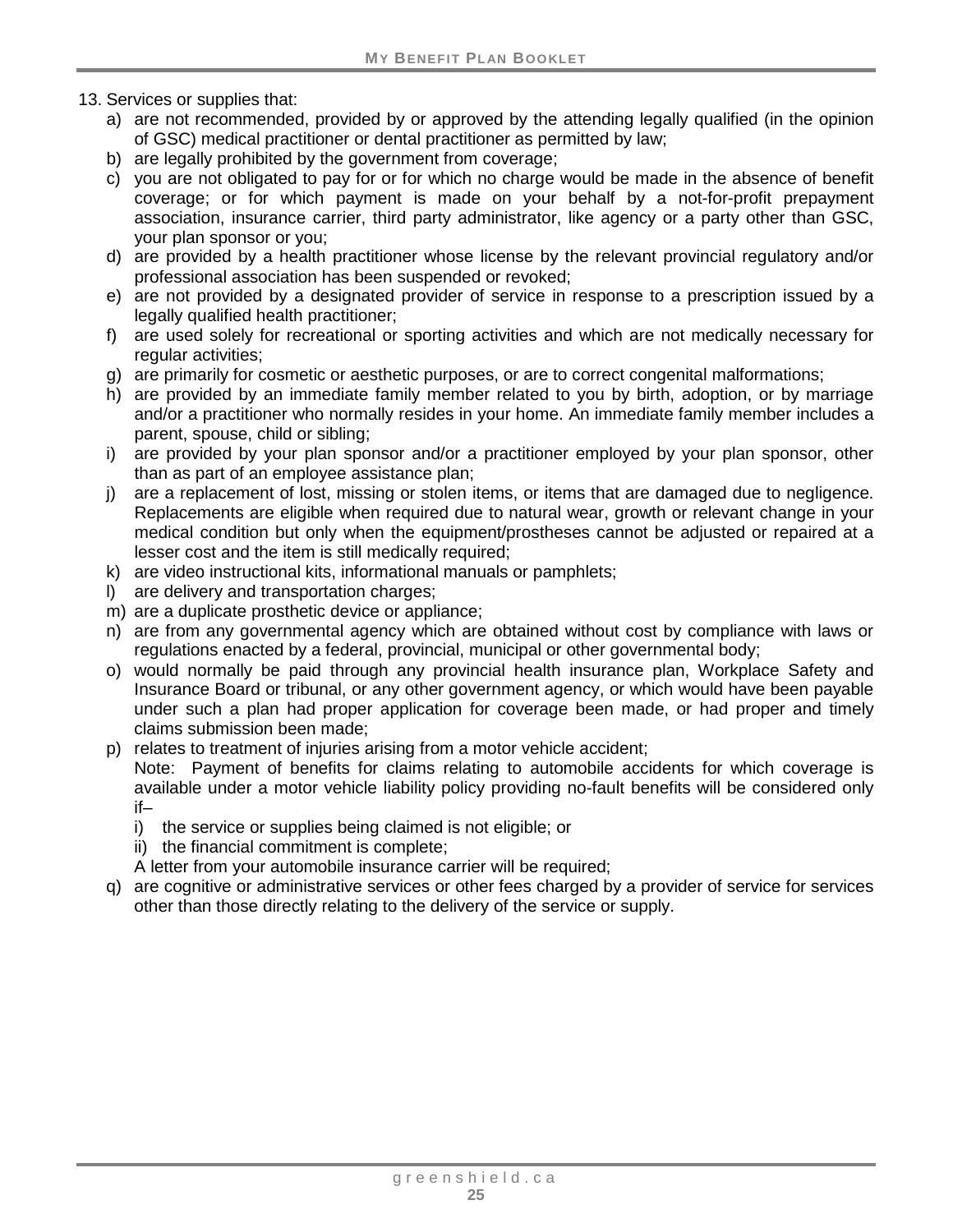# <span id="page-31-0"></span>**CLAIM INFORMATION**

#### **Inquiries**

For detailed inquiries, contact your Benefits Administrator or contact us:

- Call our Customer Service Centre at 1.888.711.1119 to determine eligibility for a specific item or service and GSC's pre-authorization requirements, or
- Visit our website at [greenshield.ca](http://www.greenshield.ca/) to e-mail your question

#### **Pre-authorization**

For **pre-authorization** forward a pre-authorization form OR a physician's prescription indicating the diagnosis and what is prescribed.

#### **Submitting Claims**

When submitting a claim to GSC, you must show the GSC Identification Number for the person who has received the benefit. You can find the applicable GSC Identification Number for yourself and each of your dependents listed on your GSC Identification Card.

Original itemized paid receipts are required for claims reimbursement **(cash receipts or credit card receipts alone are not acceptable as proof of payment)**.

GSC reserves the right to request supplementary claims information, failure to respond to such requests may result in the denial of the claim.

The intentional omission, misrepresentation or falsification of information relating to any claim constitutes fraud. Submission of a fraudulent claim is a criminal offence and will be reported to the applicable law enforcement and/or regulatory agencies and your plan sponsor. This could result in termination of your coverage under this benefit plan.

For **claims reimbursement** forward an original itemized paid receipt (cash receipts or credit card receipts alone are not acceptable) including:

- Covered person's name, address and GSC Identification Number
- Provider's name and address
- Date of service
- Charges for each service or supply
- A detailed description of the service or supply
- Medical referral/ physician prescription when required
- For Hearing Care, a copy of audiogram and details of provincial funding, if applicable
- For Hospital, admission and discharge dates; daily accommodation charges; number of days in preferred accommodation

For dental claims, forward a dental claim form, completed by both the plan member and the dentist. If your claim is the result of an accident, a Dental Accident Report Form and your dental X-rays must be submitted to GSC for prior approval. Failure to comply may result in non-payment.

All claims must be received by GSC no later than 12 months from the date the eligible benefit was incurred.

#### **Submit all claim forms to: Green Shield Canada**

| Attn: Drug Department              | P.O. Box 1652 | Windsor, ON | <b>N9A7G5</b>  |
|------------------------------------|---------------|-------------|----------------|
| Attn: Medical Items                | P.O. Box 1623 | Windsor, ON | <b>N9A7B3</b>  |
| <b>Attn: Professional Services</b> | P.O. Box 1699 | Windsor, ON | <b>N9A7G6</b>  |
| Attn: Hospital/ Vision Department  | P.O. Box 1615 | Windsor, ON | <b>N9A 7J3</b> |
| Attn: Out-of-Country Department    | P.O. Box 1606 | Windsor, ON | N9A 6W1        |
| Attn: Dental Department            | P.O. Box 1608 | Windsor, ON | <b>N9A7G1</b>  |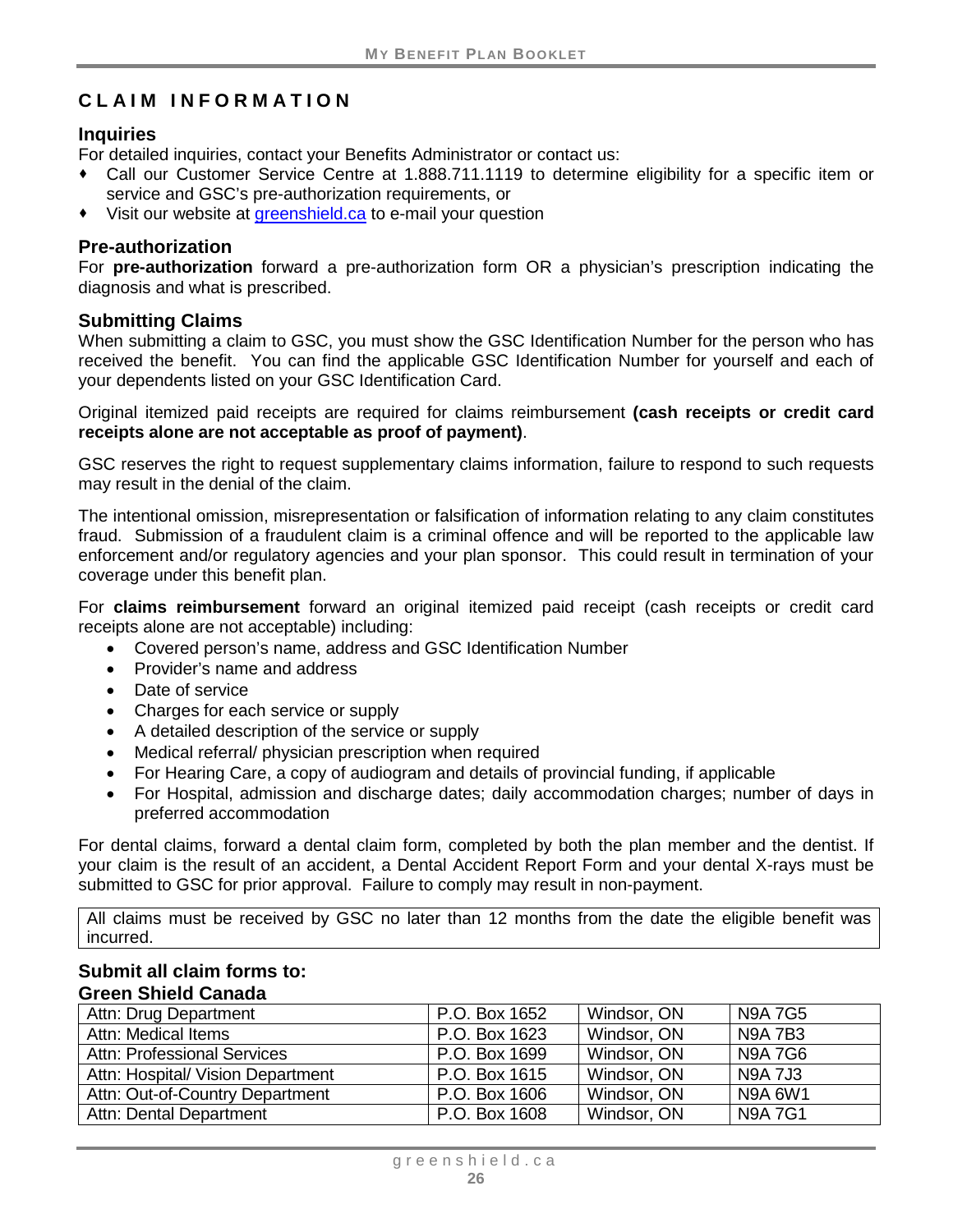#### **Reimbursement**

Reimbursement will be made by one of the following methods:

- a) Direct deposit to your personal bank account, when requested;
- b) A reimbursement cheque; or
- c) Direct payment to the provider of services, where applicable.

All dollar maximums and limitations stated are expressed in Canadian dollars. Reimbursement will be made in Canadian or U.S. funds for both providers and plan members, based on the country of the payee.

#### **Overpayments**

GSC reserves the right to recover all amounts resulting from overpaid or unsupported claims for benefits by deducting such amounts from future claims and/or by any other legal means.

#### **Limitation on Legal Action**

In Ontario, every action or proceeding against GSC for recovery of benefit payment under the plan is absolutely barred unless commenced within the time set out in the *Limitations Act, 2002.*

In British Columbia, Alberta and Manitoba, every action or proceeding against GSC for recovery of benefit payment under the plan is absolutely barred unless commenced within the time set out in the *Insurance Act.*

#### **Direct Payment to the Provider of Service (where applicable)**

Present your GSC Identification Card to your provider and, after you pay any applicable co-payment, they may bill GSC directly and in many cases, payment will be made directly to your provider of service. Most providers will also have a supply of claim forms.

#### **Emergency Travel**

GSC Travel Assistance must be contacted by phone within 48 hours of commencement of treatment.

Call our Customer Service Centre at 1.888.711.1119 for detailed claims submission instructions.

If you have incurred out of pocket expenses, make sure you tell GSC Travel Assistance about all the travel coverage you have when submitting claims. Claims must be submitted together with supporting original receipts to GSC Travel Assistance who will then co-ordinate reimbursement of those approved, eligible expenses from all sources (e.g., provincial plans that provide out-of-Canada coverage, a spousal plan, travel coverage provided through your credit card, etc.)

To make a claim, submit the patient name, provincial health insurance plan number, address and GSC Identification Number with a detailed statement showing the services rendered and the fees charged for each service.

#### **Subrogation**

GSC retains the right of subrogation if benefits paid on behalf of you or your dependent are or should have been paid or provided by a third party liability. This means that GSC has the right to recover payment for reimbursement where you or your dependent receives reimbursement, in whole or in part, in respect of benefits or payments made or provided by GSC, from a third party or other coverage(s). In cases of third party liability, you must advise your lawyer of our subrogation rights.